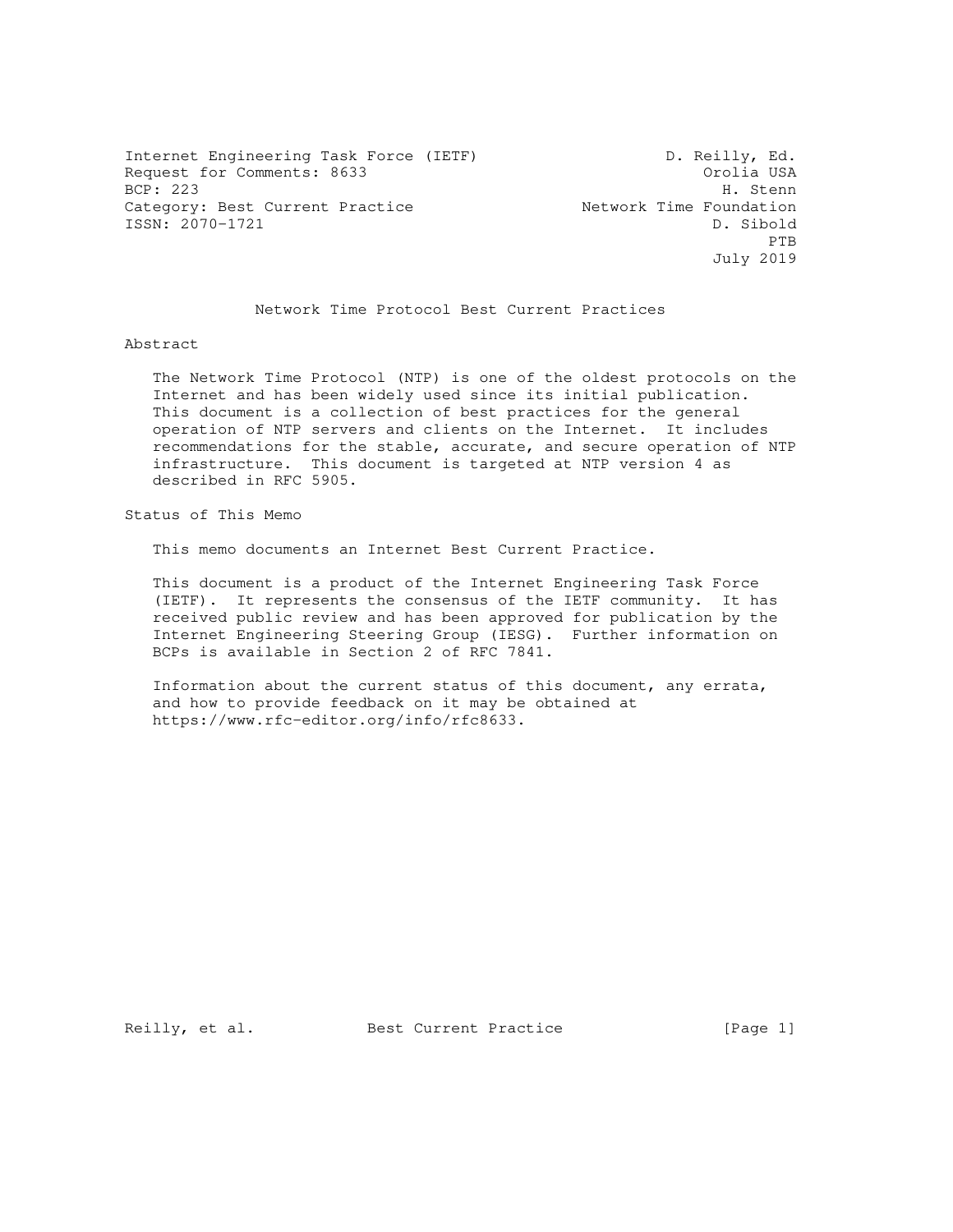# Copyright Notice

 Copyright (c) 2019 IETF Trust and the persons identified as the document authors. All rights reserved.

 This document is subject to BCP 78 and the IETF Trust's Legal Provisions Relating to IETF Documents

 (https://trustee.ietf.org/license-info) in effect on the date of publication of this document. Please review these documents carefully, as they describe your rights and restrictions with respect to this document. Code Components extracted from this document must include Simplified BSD License text as described in Section 4.e of the Trust Legal Provisions and are provided without warranty as described in the Simplified BSD License.

Reilly, et al. Best Current Practice [Page 2]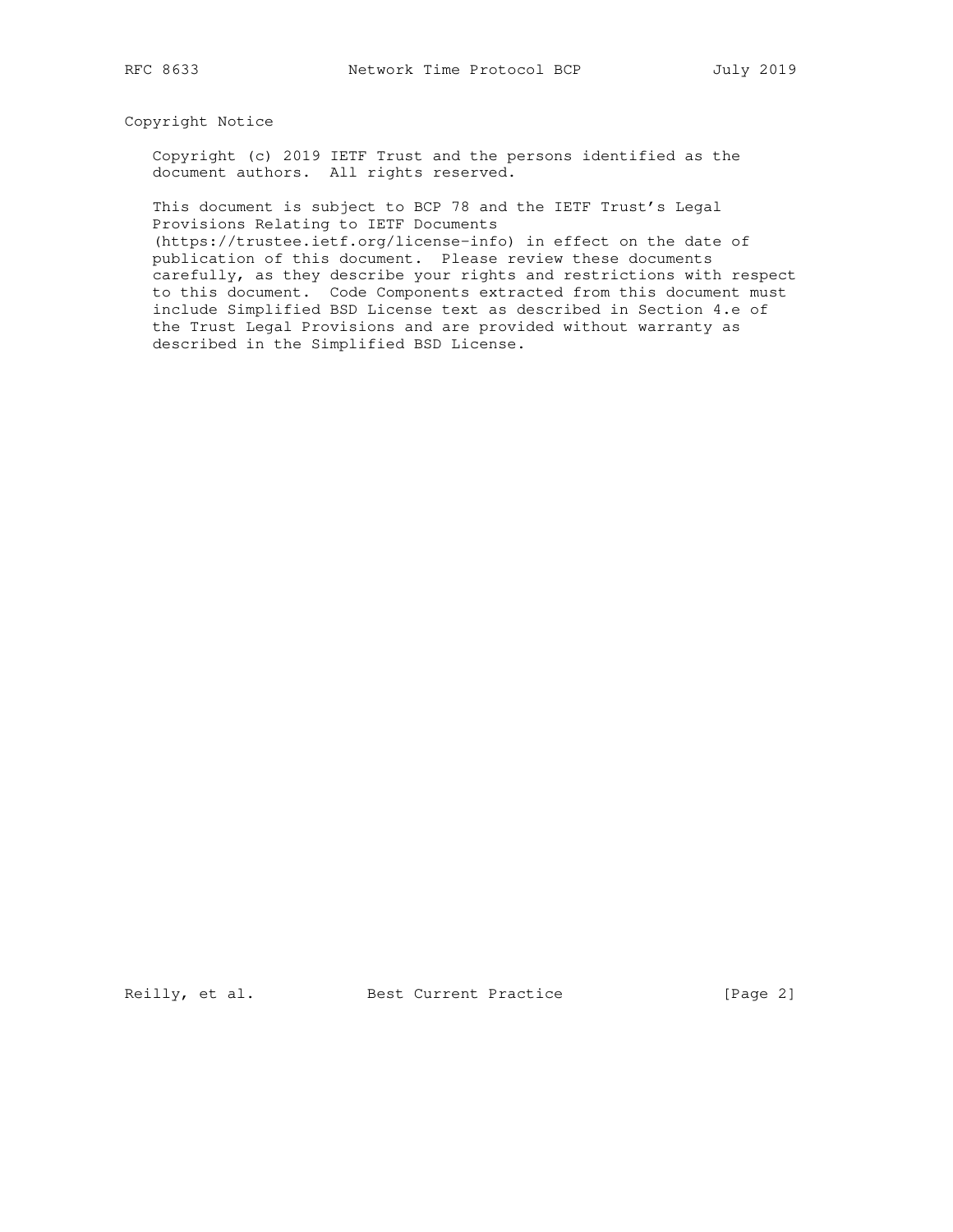| Table of Contents |  |
|-------------------|--|
|-------------------|--|

| Introduction $\ldots \ldots \ldots \ldots \ldots \ldots \ldots \ldots$<br>1. . |  |  |  |  | $\overline{4}$ |
|--------------------------------------------------------------------------------|--|--|--|--|----------------|
| Requirements Language<br>1.1.                                                  |  |  |  |  | $\overline{4}$ |
| 2. General Network Security Best Practices                                     |  |  |  |  | 4              |
| 2.1.                                                                           |  |  |  |  | 4              |
| NTP Configuration Best Practices<br>3.                                         |  |  |  |  | 5              |
| 3.1.<br>Keeping NTP Up to Date                                                 |  |  |  |  | 5              |
| 3.2.<br>Using Enough Time Sources                                              |  |  |  |  | 5              |
| 3.3.<br>Using a Diversity of Reference Clocks                                  |  |  |  |  | 6              |
| 3.4.                                                                           |  |  |  |  | $\overline{7}$ |
| 3.5.                                                                           |  |  |  |  | 7              |
| 3.6.                                                                           |  |  |  |  | 8              |
| 3.7.<br>Leap-Second Handling                                                   |  |  |  |  | 8              |
| 3.7.1.                                                                         |  |  |  |  | 9              |
| 4.                                                                             |  |  |  |  | 10             |
| Pre-Shared Key Approach<br>4.1.                                                |  |  |  |  | 11             |
| 4.2.                                                                           |  |  |  |  | 11             |
| 4.3.<br>Network Time Security                                                  |  |  |  |  | 11             |
| External Security Protocols<br>4.4.                                            |  |  |  |  | 12             |
| NTP Security Best Practices<br>5.                                              |  |  |  |  | 12             |
| Minimizing Information Leakage<br>5.1.                                         |  |  |  |  | 12             |
| 5.2.<br>Avoiding Daemon Restart Attacks                                        |  |  |  |  | 13             |
| 5.3.<br>Detection of Attacks through Monitoring                                |  |  |  |  | 14             |
| 5.4.<br>Kiss-o'-Death Packets                                                  |  |  |  |  | 15             |
| 5.5.<br>Broadcast Mode Only on Trusted Networks                                |  |  |  |  | 15             |
| 5.6.<br>Symmetric Mode Only with Trusted Peers                                 |  |  |  |  | 16             |
|                                                                                |  |  |  |  | 16             |
| 6.1.<br>Updating Embedded Devices                                              |  |  |  |  | 16             |
| 6.2.<br>Server Configuration                                                   |  |  |  |  | 17             |
| 7.                                                                             |  |  |  |  | 17             |
| 8.                                                                             |  |  |  |  | 18             |
| 9.                                                                             |  |  |  |  | 19             |
|                                                                                |  |  |  |  | 19             |
| 10.1. Normative References                                                     |  |  |  |  | 19             |
| 10.2.<br>Informative References                                                |  |  |  |  | 20             |
| Best Practices Specific to the Network Time<br>Appendix A.                     |  |  |  |  |                |
| Foundation Implementation                                                      |  |  |  |  | 23             |
| Use Enough Time Sources<br>A.1.                                                |  |  |  |  | 23             |
| NTP Control and Facility Messages<br>A.2.                                      |  |  |  |  | 23             |
| A.3.                                                                           |  |  |  |  | 24             |
| A.4.                                                                           |  |  |  |  | 24             |
| A.5.                                                                           |  |  |  |  | 25             |
| A.6.                                                                           |  |  |  |  | 25             |
| A.7.                                                                           |  |  |  |  | 25             |
|                                                                                |  |  |  |  | 26             |
|                                                                                |  |  |  |  | 26             |
|                                                                                |  |  |  |  |                |

Reilly, et al. Best Current Practice [Page 3]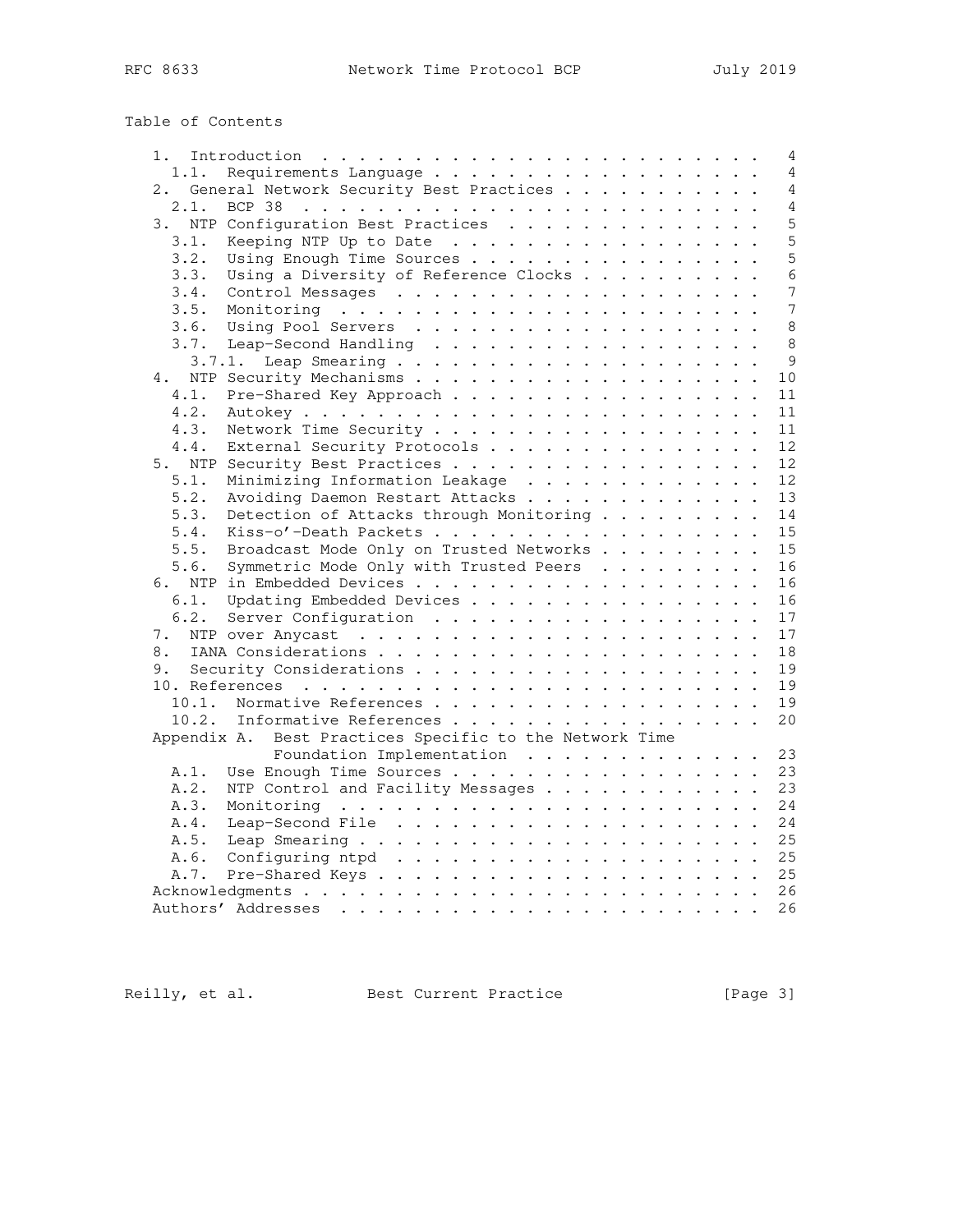# 1. Introduction

 NTP version 4 (NTPv4) has been widely used since its publication as [RFC5905]. This document is a collection of best practices for the operation of NTP clients and servers.

 The recommendations in this document are intended to help operators distribute time on their networks more accurately and securely. They are intended to apply generally to a broad range of networks. Some specific networks may have higher accuracy requirements that call for additional techniques beyond what is documented here.

 Among the best practices covered are recommendations for general network security, time protocol-specific security, and NTP server and client configuration. NTP operation in embedded devices is also covered.

 This document also contains information for protocol implementors who want to develop their own implementations compliant with RFC 5905.

#### 1.1. Requirements Language

 The key words "MUST", "MUST NOT", "REQUIRED", "SHALL", "SHALL NOT", "SHOULD", "SHOULD NOT", "RECOMMENDED", "NOT RECOMMENDED", "MAY", and "OPTIONAL" in this document are to be interpreted as described in BCP 14 [RFC2119] [RFC8174] when, and only when, they appear in all capitals, as shown here.

- 2. General Network Security Best Practices
- 2.1. BCP 38

 Many network attacks rely on modifying the IP source address of a packet to point to a different IP address than the computer from which it originated. UDP-based protocols, such as NTP, are generally more susceptible to spoofing attacks than connection-oriented protocols. NTP control messages can generate a lot of data in response to a small query, which makes it attractive as a vector for distributed denial-of-service attacks (NTP Control messages are discussed further in Section 3.4). One documented instance of such an attack can be found in [DDOS], with further discussion in [IMC14] and [NDSS14].

 BCP 38 [RFC2827] was published in 2000 to provide some level of remediation against address-spoofing attacks. BCP 38 calls for filtering outgoing and incoming traffic to make sure that the source and destination IP addresses are consistent with the expected flow of traffic on each network interface. It is RECOMMENDED that ISPs and

Reilly, et al. Best Current Practice [Page 4]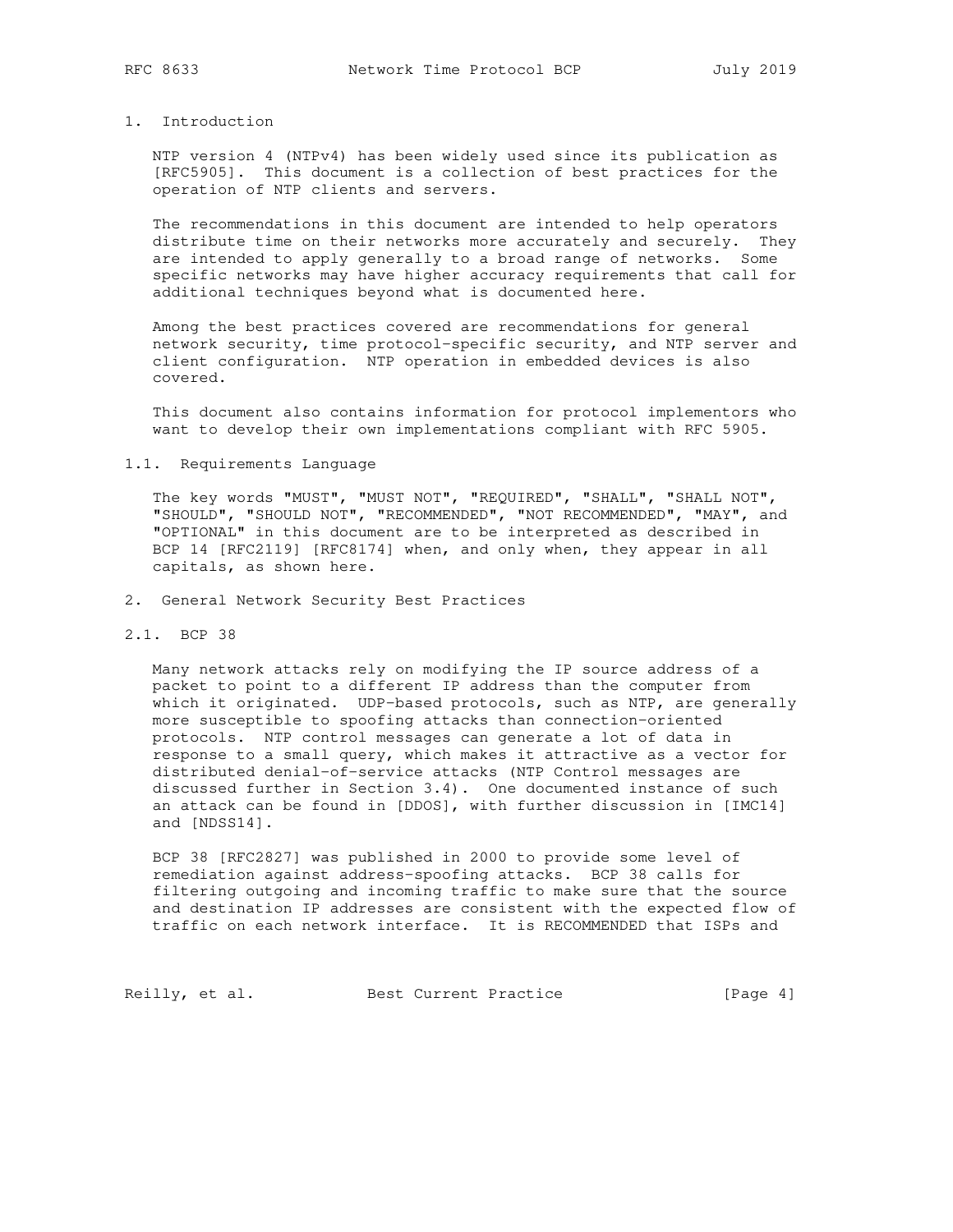large corporate networks implement ingress and egress filtering. More information is available at [BCP38WIKI].

3. NTP Configuration Best Practices

 This section provides best practices for NTP configuration and operation. Application of these best practices that are specific to the Network Time Foundation implementation, including example configuration directives valid at the time of this writing, are compiled in Appendix A.

3.1. Keeping NTP Up to Date

 There are multiple versions and implementations of the NTP protocol in use on many different platforms. The practices in this document are meant to apply generally to any implementation of [RFC5905]. NTP users should select an implementation that is actively maintained. Users should keep up to date on any known attacks on their selected implementation and deploy updates containing security fixes as soon as it is practical.

3.2. Using Enough Time Sources

 An NTP implementation that is compliant with [RFC5905] takes the available sources of time and submits this timing data to sophisticated intersection, clustering, and combining algorithms to get the best estimate of the correct time. The description of these algorithms is beyond the scope of this document. Interested readers should read [RFC5905] or the detailed description of NTP in [MILLS2006].

- o If there is only one source of time, the answer is obvious. It may not be a good source of time, but it's the only source that can be considered. Any issue with the time at the source will be passed on to the client.
- o If there are two sources of time and they align well enough, then the best time can be calculated easily. But if one source fails, then the solution degrades to the single-source solution outlined above. And if the two sources don't agree, it will be difficult to know which one is correct without making use of information from outside of the protocol.
- o If there are three sources of time, there is more data available to converge on the best calculated time, and this time is more likely to be accurate. And the loss of one of the sources (by becoming unreachable or unusable) can be tolerated. But at that point, the solution degrades to the two-source solution.

Reilly, et al. Best Current Practice [Page 5]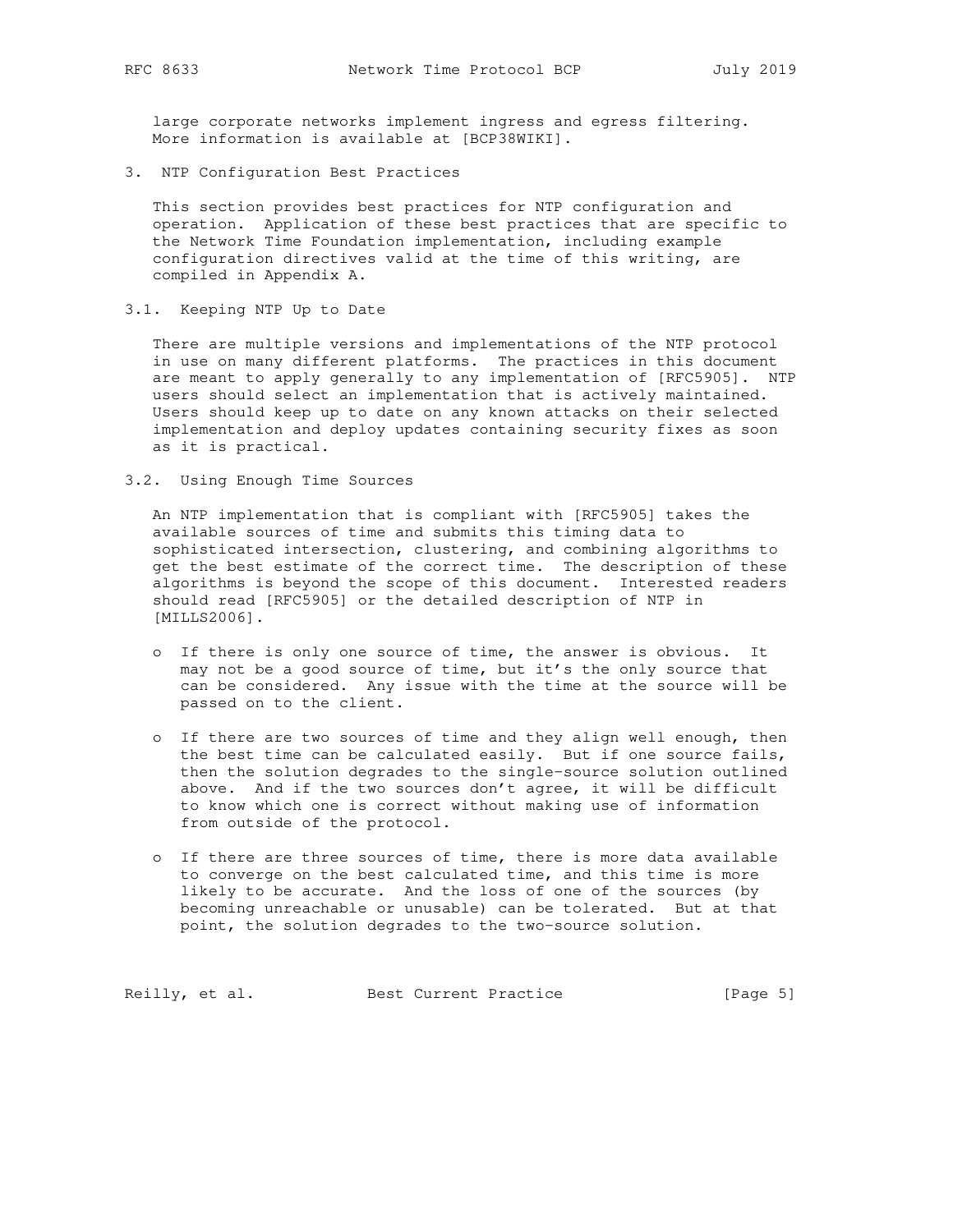o Having four or more sources of time is better as long as the sources are diverse (Section 3.3). If one of these sources develops a problem, there are still at least three other time sources.

 This analysis assumes that a majority of the servers used in the solution are honest, even if some may be inaccurate. Operators should be aware of the possibility that if an attacker is in control of the network, the time coming from all servers could be compromised.

 Operators who are concerned with maintaining accurate time SHOULD use at least four independent, diverse sources of time. Four sources will provide sufficient backup in case one source goes down. If four sources are not available, operators MAY use fewer sources, which is subject to the risks outlined above.

 But even with four or more sources of time, systemic problems can happen. One example involves the leap-smearing concept detailed in Section 3.7.1. For several hours before and after the June 2015 leap second, several operators configured their NTP servers with leap smearing while others did not. Many NTP end nodes could not determine an accurate time source because two of their four sources of time gave them consistent UTC/POSIX time, while the other two gave them consistent leap-smeared time. This is just one of many potential causes of disagreement among time sources.

 Operators are advised to monitor all time sources that are in use. If time sources do not generally align, operators are encouraged to investigate the cause and either correct the problems or stop using defective servers. See Section 3.5 for more information.

# 3.3. Using a Diversity of Reference Clocks

 When using servers with attached hardware reference clocks, it is suggested that different types of reference clocks be used. Having a diversity of sources with independent implementations means that any one issue is less likely to cause a service interruption.

 Are all clocks on a network from the same vendor? They may have the same bugs. Even devices from different vendors may not be truly independent if they share common elements. Are they using the same base chipset? Are they all running the same version of firmware? Chipset and firmware bugs can happen, but they can be more difficult to diagnose than application software bugs. When having the correct time is of critical importance, it's ultimately up to operators to ensure that their sources are sufficiently independent, even if they are not under the operator's control.

Reilly, et al. Best Current Practice [Page 6]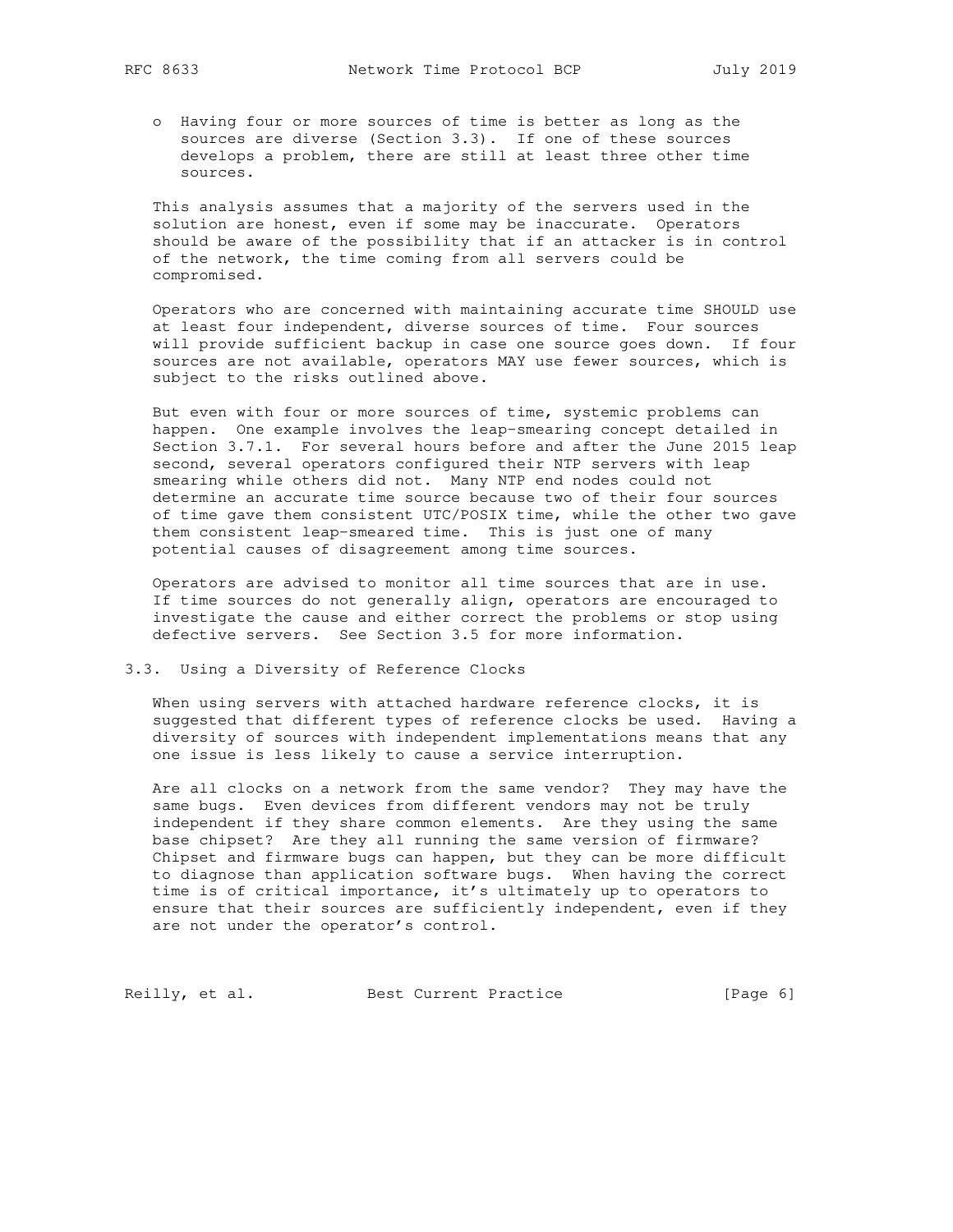A systemic problem with time from any satellite navigation service is possible and has happened. Sunspot activity can render a satellite or radio-based time source unusable. Depending on the application requirements, operators may need to consider backup scenarios in the rare circumstance when the satellite system is faulty or unavailable.

## 3.4. Control Messages

 Some implementations of NTPv4 provide the NTP control messages (also known as Mode 6 messages). These messages were originally specified in Appendix B of [RFC1305], which defined NTPv3. These messages do not appear in the NTPv4 specification [RFC5905], which obsoletes the NTPv3 specification [RFC1305], but they are still used. At the time of this writing, work is being done to formally document the structure of these control messages for use with NTPv4 in [CTRLMSG].

 NTP control messages are designed to permit monitoring and optionally authenticated control of NTP and its configuration. Used properly, these facilities provide vital debugging and performance information and control. But these facilities can be a vector for amplification attacks when abused. For this reason, it is RECOMMENDED that public facing NTP servers block NTP control message queries from outside their organization.

 The ability to use NTP control messages beyond their basic monitoring capabilities SHOULD be limited to authenticated sessions that provide a 'controlkey'. It can also be limited through mechanisms outside of the NTP specification, such as Access Control Lists, that only allow access from approved IP addresses.

 The NTP control message responses are much larger than the corresponding queries. Thus, they can be abused in high-bandwidth DDoS attacks. Section 2.1 gives more information on how to provide protection for this abuse by implementing BCP 38.

# 3.5. Monitoring

 Operators SHOULD use their NTP implementation's remote monitoring capabilities to quickly identify servers that are out of sync and ensure correct functioning of the service. Operators SHOULD also monitor system logs for messages so that problems and abuse attempts can be quickly identified.

 If a system starts to receive NTP Reply packets from a remote time server that do not correspond to any requests sent by the system, that can be an indication that an attacker is forging that system's IP address in requests to the remote time server. The goal of this attack is to adversely impact the availability of time to the

Reilly, et al. Best Current Practice [Page 7]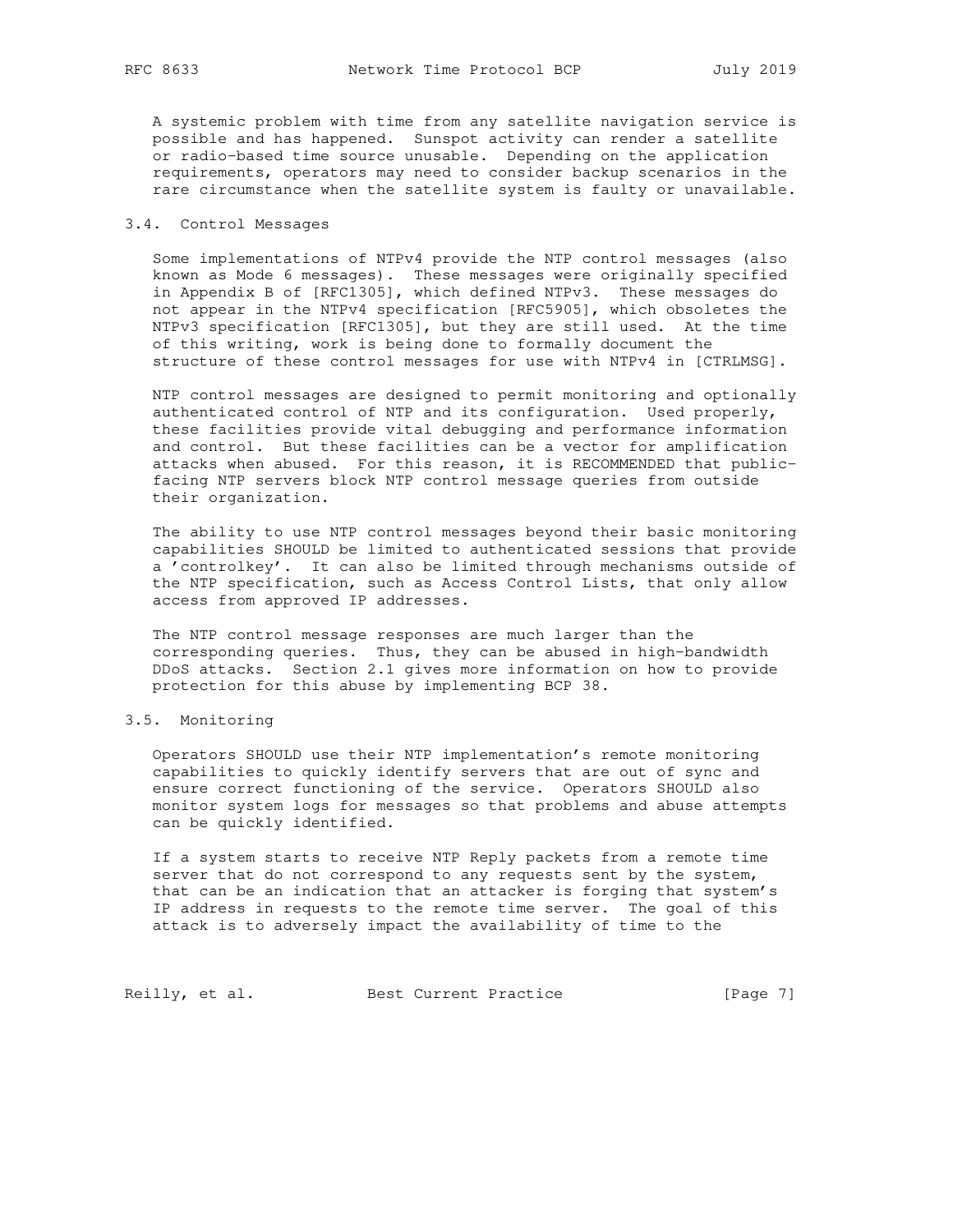targeted system whose address is being forged. Based on these forged packets, the remote time server might decide to throttle or rate limit packets or even stop sending packets to the targeted system.

 If a system is a broadcast client and its system log shows that it is receiving early time messages from its server, that is an indication that somebody may be forging packets from a broadcast server (broadcast client and server modes are defined in Section 3 of [RFC5905]).

 If a server's system log shows messages that indicate it is receiving NTP timestamps that are much earlier than the current system time, then either the system clock is unusually fast or somebody is trying to launch a replay attack against that server.

## 3.6. Using Pool Servers

 It only takes a small amount of bandwidth and system resources to synchronize one NTP client, but NTP servers that can service tens of thousands of clients take more resources to run. Network operators and advanced users who want to synchronize their computers MUST only synchronize to servers that they have permission to use.

 The NTP Pool Project is a group of volunteers who have donated their computing and bandwidth resources to freely distribute time from primary time sources to others on the Internet. The time is generally of good quality but comes with no guarantee whatsoever. If you are interested in using this pool, please review their instructions at [POOLUSE].

 Vendors can obtain their own subdomain that is part of the NTP Pool Project. This offers vendors the ability to safely make use of the time distributed by the pool for their devices. Details are available at [POOLVENDOR].

 If there is a need to synchronize many computers, an operator may want to run local NTP servers that are synchronized to the NTP Pool Project. NTP users on that operator's networks can then be synchronized to local NTP servers.

## 3.7. Leap-Second Handling

 UTC is kept in agreement with the Universal Time UT1 [SOLAR] to within  $+/-$  0.9 seconds by the insertion (or possibly deletion) of a leap second. UTC is an atomic time scale, whereas UT1 is based on the rotational rate of the earth. Leap seconds are not introduced at

Reilly, et al. Best Current Practice [Page 8]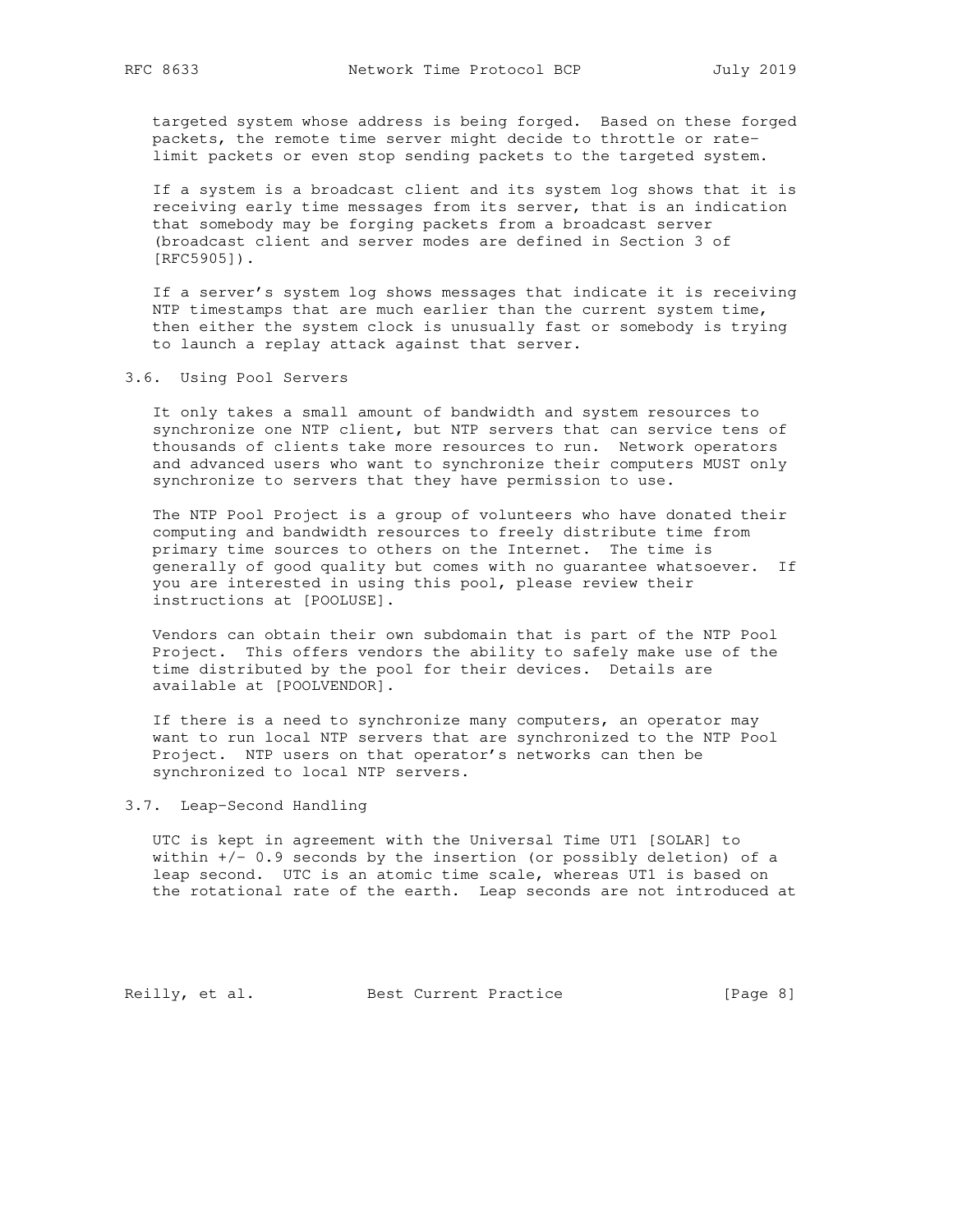a fixed rate. They are announced by the International Earth Rotation and Reference Systems Service (IERS) in its Bulletin C [IERS] when necessary to keep UTC and UT1 aligned.

 NTP time is based on the UTC timescale, and the protocol has the capability to broadcast leap-second information. Some global navigation satellite systems (like GPS) or radio transmitters (like DCF77) broadcast leap-second information. If an NTP client is synced to an NTP server that provides leap-second notification, the client will get advance notification of impending leap seconds automatically.

 Since the length of the UT1 day generally slowly increases [SOLAR], all leap seconds that have been introduced since the practice started in 1972 have been positive leap seconds, where a second is added to UTC. NTP also supports a negative leap second, where a second is removed from UTC if it ever becomes necessary.

 While earlier versions of NTP contained some ambiguity regarding when a leap second broadcast by a server should be applied by a client, RFC 5905 is clear that leap seconds are only applied on the last day of a month. However, because some older clients may apply it at the end of the current day, it is RECOMMENDED that NTP servers wait until the last day of the month before broadcasting leap seconds. Doing this will prevent older clients from applying a leap second at the wrong time. When implementing this recommendation, operators should ensure that clients are not configured to use polling intervals greater than 24 hours so the leap-second notification is not missed.

 In circumstances where an NTP server is not receiving leap-second information from an automated source, certain organizations maintain files that are updated every time a new leap second is announced:

NIST: <ftp://time.nist.gov/pub/leap-seconds.list>

 US Navy (maintains GPS Time): <ftp://tycho.usno.navy.mil/pub/ntp/leap-seconds.list>

 IERS (announces leap seconds): <https://hpiers.obspm.fr/iers/bul/bulc/ntp/leap-seconds.list>

# 3.7.1. Leap Smearing

 Some NTP installations make use of a technique called leap smearing. With this method, instead of introducing an extra second (or eliminating a second) in a leap-second event, NTP time is adjusted in small increments over a comparably large window of time (called the smear interval) around the leap-second event. The smear interval

Reilly, et al. Best Current Practice [Page 9]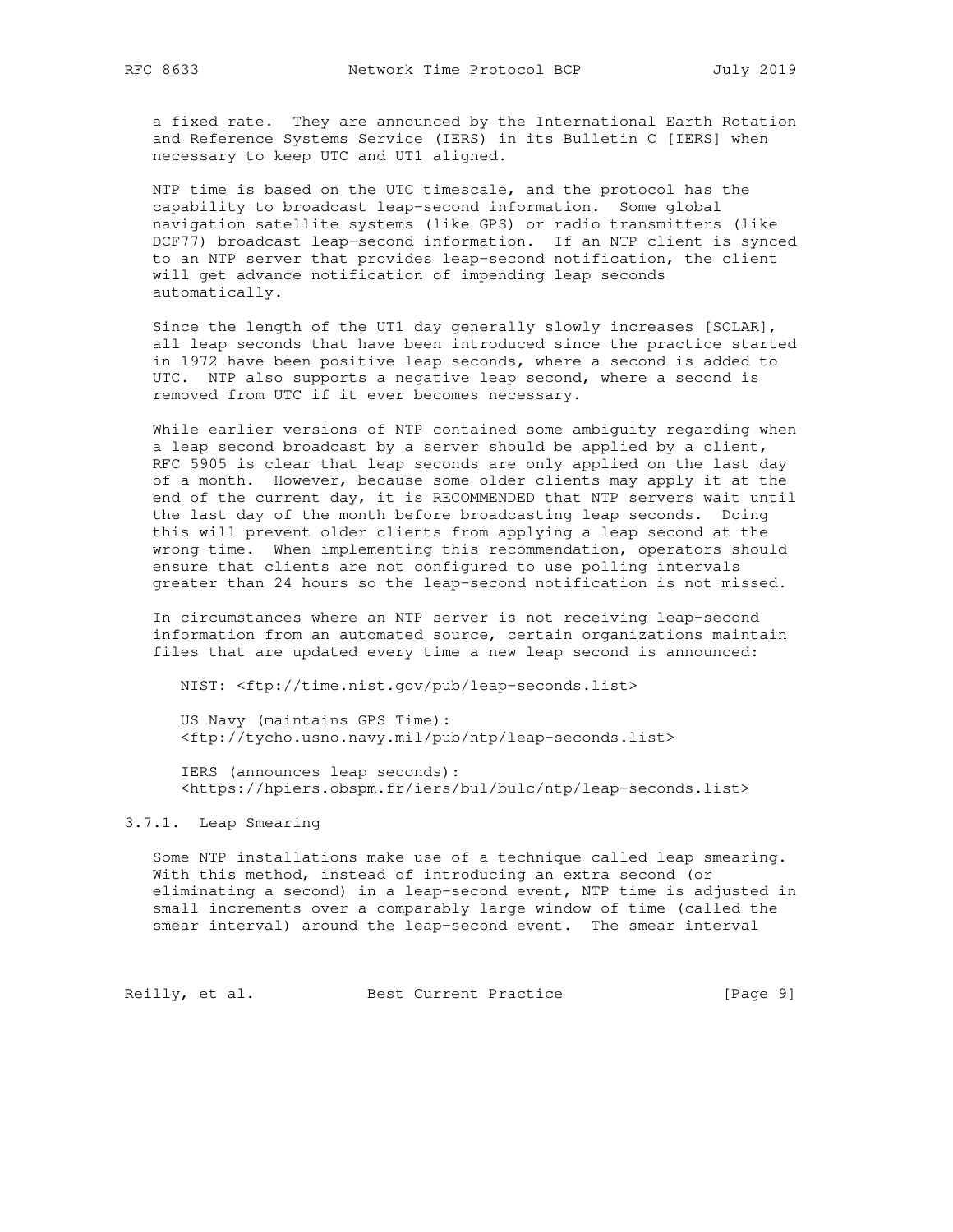should be large enough for the time to be adjusted at a low rate, so that clients will follow the smeared time without objecting. Periods ranging from two to twenty-four hours have been used successfully. During the adjustment window, all the NTP clients' times may be offset from UTC by as much as a full second, depending on the implementation. However, all clients will generally agree on what time they think it is.

 The purpose of leap smearing is to enable systems that don't deal with the leap-second event properly to function consistently, at the expense of fidelity to UTC during the smear window. During a standard leap-second event, a minute will have 61 (or possibly 59) seconds, and some applications (and even some OSs) are known to have problems with that.

 Operators who have legal obligations or other strong requirements to be synchronized with UTC or civil time SHOULD NOT use leap smearing because the distributed time cannot be guaranteed to be traceable to UTC during the smear interval.

 Clients that are connected to leap-smearing servers MUST NOT apply the standard NTP leap-second handling. These clients must never have a leap-second file loaded, and the smearing servers must never advertise to clients for which a leap second is pending.

 Any use of leap-smearing servers should be limited to within a single, well-controlled environment. Leap smearing MUST NOT be used for public-facing NTP servers, as they will disagree with non smearing servers (as well as UTC) during the leap smear interval, and there is no standardized way for a client to detect that a server is using leap smearing. However, be aware that some public-facing servers may be configured this way in spite of this guidance.

 System administrators are advised to be aware of impending leap seconds and how the servers (inside and outside their organization) they are using deal with them. Individual clients MUST NOT be configured to use a mixture of smeared and non-smeared servers. If a client uses smeared servers, the servers it uses must all have the same leap smear configuration.

4. NTP Security Mechanisms

 In the standard configuration, NTP packets are exchanged unprotected between client and server. An adversary that is able to become a man in the middle is therefore able to drop, replay, or modify the content of the NTP packet, which leads to degradation of the time synchronization or transmission of false time information. A threat analysis for time-synchronization protocols is given in [RFC7384].

Reilly, et al. Best Current Practice [Page 10]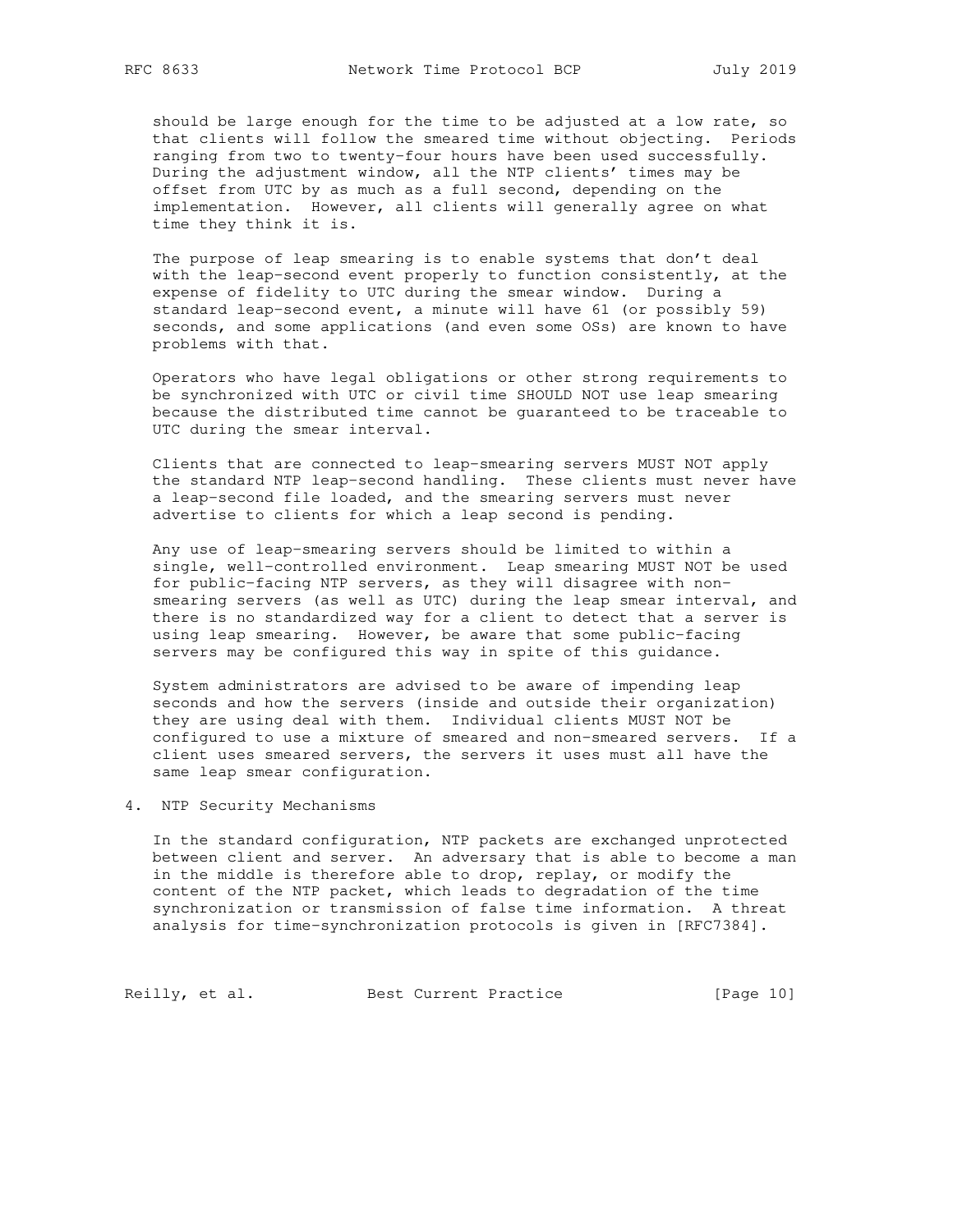NTP provides two internal security mechanisms to protect the authenticity and integrity of the NTP packets. Both measures protect the NTP packet by means of a Message Authentication Code (MAC). Neither of them encrypts the NTP's payload because this payload information is not considered to be confidential.

# 4.1. Pre-Shared Key Approach

 This approach applies a symmetric key for the calculation of the MAC, which protects the authenticity and integrity of the exchanged packets for an association. NTP does not provide a mechanism for the exchange of keys between the associated nodes. Therefore, for each association, keys MUST be exchanged securely by external means, and they MUST be protected from disclosure. It is RECOMMENDED that each association be protected by its own unique key. It is RECOMMENDED that participants agree to refresh keys periodically. However, NTP does not provide a mechanism to assist in doing so. Each communication partner will need to keep track of its keys in its own local key storage.

 [RFC5905] specifies using the MD5 hash algorithm for calculation of the MAC, but other algorithms may be supported as well. The MD5 hash is now considered to be too weak and unsuitable for cryptographic usage. [RFC6151] has more information on the algorithm's weaknesses. Implementations will soon be available based on AES-128-CMAC [RFC8573], and users SHOULD use that when it is available.

 Some implementations store the key in clear text. Therefore, it MUST only be readable by the NTP process.

 An NTP client has to be able to link a key to a particular server in order to establish a protected association. This linkage is implementation specific. Once applied, a key will be trusted until the link is removed.

4.2. Autokey

 [RFC5906] specifies the Autokey protocol. It was published in 2010 to provide automated key management and authentication of NTP servers. However, security researchers have identified vulnerabilities [AUTOKEY] in the Autokey protocol.

Autokey SHOULD NOT be used.

4.3. Network Time Security

 Work is in progress on an enhanced replacement for Autokey. Refer to [NTSFORNTP] for more information.

Reilly, et al. Best Current Practice [Page 11]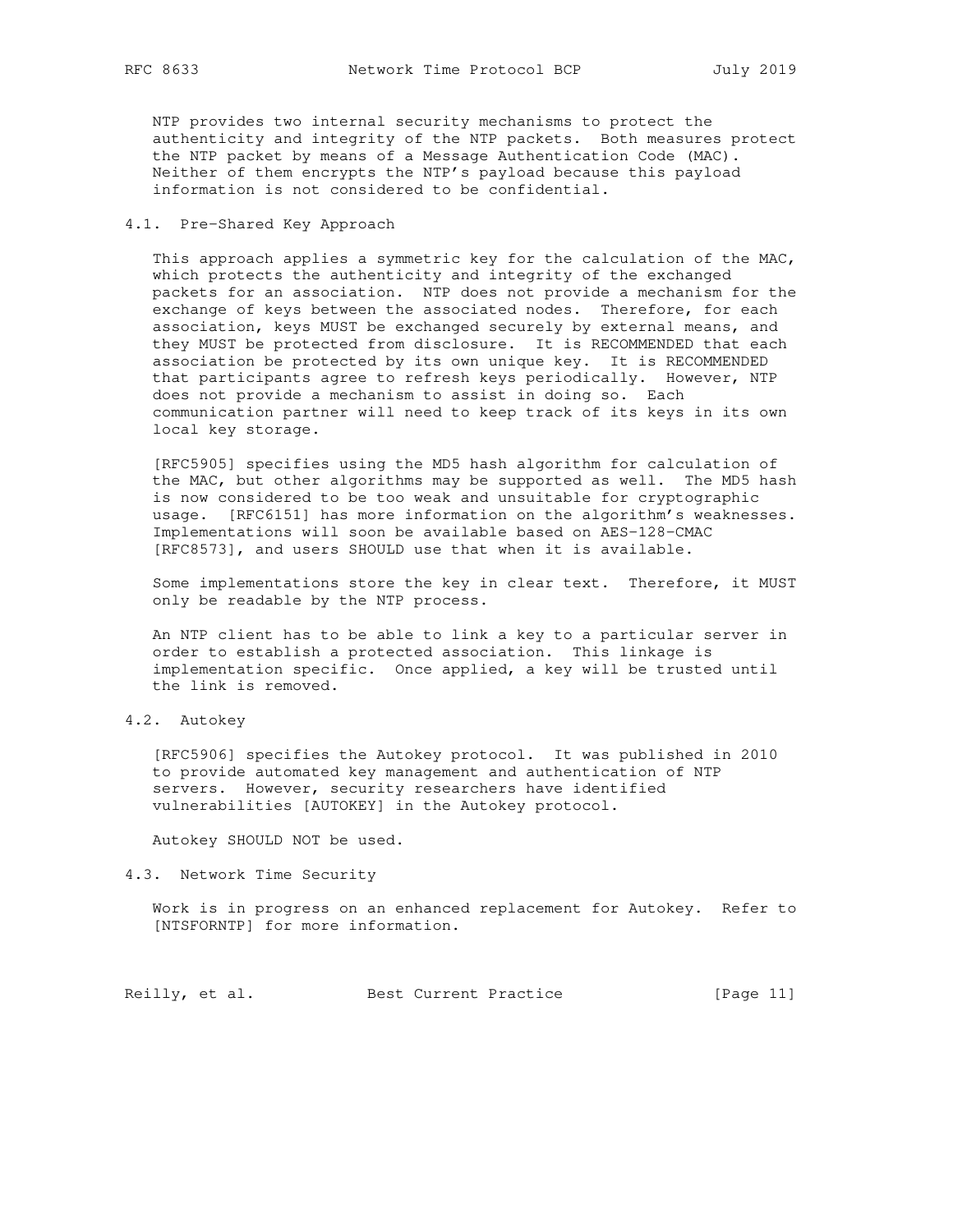# 4.4. External Security Protocols

 If applicable, external security protocols such as IPsec and MACsec can be applied to enhance the integrity and authenticity protection of NTP time-synchronization packets. Usage of such external security protocols can decrease time-synchronization performance [RFC7384]. Therefore, operators are advised to carefully evaluate whether the decreased time-synchronization performance meets their specific timing requirements.

 Note that none of the security measures described in Section 4 can prevent packet delay manipulation attacks on NTP. Such delay attacks can target time-synchronization packets sent as clear text or even within an encrypted tunnel. These attacks are described further in Section 3.2.6 of [RFC7384].

5. NTP Security Best Practices

 This section lists some general NTP security practices, but these issues may (or may not) have been mitigated in particular versions of particular implementations. Contact the maintainers of the relevant implementation for more information.

5.1. Minimizing Information Leakage

 The base NTP packet leaks important information (including reference ID and reference time) that may be used in attacks [NDSS16] [CVE-2015-8138] [CVE-2016-1548]. A remote attacker can learn this information by sending mode 3 queries to a target system and inspecting the fields in the mode 4 response packet. NTP control queries also leak important information (including reference ID, expected origin timestamp, etc.) that may be used in attacks [CVE-2015-8139]. A remote attacker can learn this information by sending control queries to a target system and inspecting the leaked information in the response.

 As such, mechanisms outside of the NTP protocol, such as Access Control Lists, SHOULD be used to limit the exposure of this information to allowed IP addresses and keep it from remote attackers not on the list. Hosts SHOULD only respond to NTP control queries from authorized parties.

 An NTP client that does not provide time on the network can additionally log and drop incoming mode 3 timing queries from unexpected sources. Note well that the easiest way to monitor the status of an NTP instance is to send it a mode 3 query, so it may not be desirable to drop all mode 3 queries. As an alternative, operators SHOULD either filter mode 3 queries from outside their

Reilly, et al. Best Current Practice [Page 12]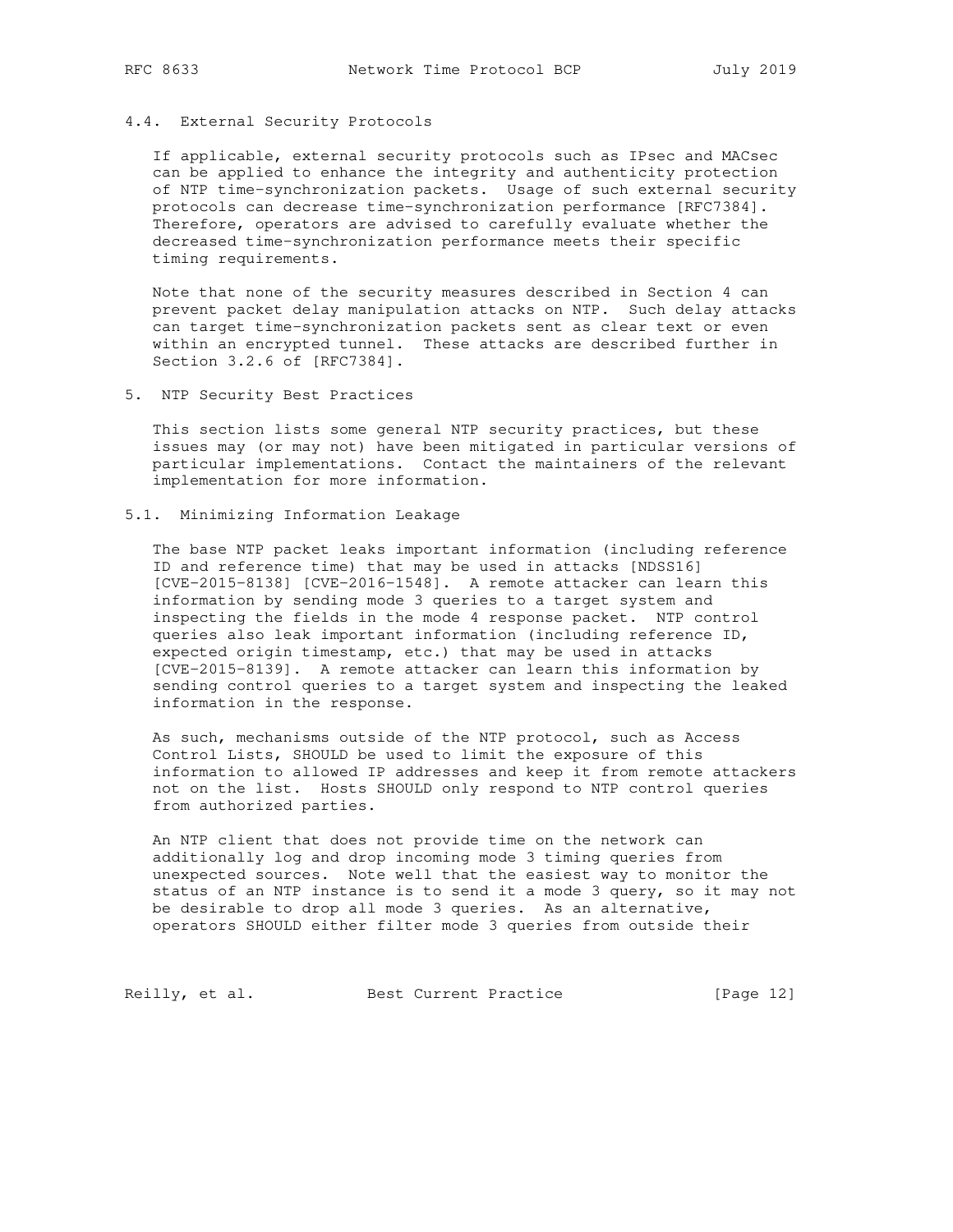networks or make sure mode 3 queries are allowed only from trusted systems or networks.

 A "leaf-node host" is a host that uses NTP solely for the purpose of adjusting its own system time. Such a host is not expected to provide time to other hosts and relies exclusively on NTP's basic mode to take time from a set of servers (that is, the host sends mode 3 queries to its servers and receives mode 4 responses from these servers containing timing information.) To minimize information leakage, leaf-node hosts SHOULD drop all incoming NTP packets except mode 4 response packets that come from known sources. An exception to this can be made if a leaf-node host is being actively monitored, in which case incoming packets from the monitoring server can be allowed.

Please refer to [DATAMIN] for more information.

5.2. Avoiding Daemon Restart Attacks

 [RFC5905] says NTP clients should not accept time shifts greater than the panic threshold. Specifically, RFC 5905 says "PANIC means the offset is greater than the panic threshold PANICT (1000 s) and SHOULD cause the program to exit with a diagnostic message to the system log."

 However, this behavior can be exploited by attackers as described in [NDSS16] when the following two conditions hold:

- 1. The operating system automatically restarts the NTP client when it quits. Modern UNIX and UNIX-like operating systems are replacing traditional init systems with process supervisors, such as systemd, which can be configured to automatically restart any daemons that quit. This behavior is the default in CoreOS and Arch Linux. As of the time of this writing, it appears likely to become the default behavior in other systems as they migrate legacy init scripts to process supervisors such as systemd.
- 2. The NTP client is configured to ignore the panic threshold on all restarts.

 In such cases, if the attacker can send the target an offset that exceeds the panic threshold, the client will quit. Then, when it restarts, it ignores the panic threshold and accepts the attacker's large offset.

 Operators need to be aware that when operating with the above two conditions, the panic threshold offers no protection from attacks. The natural solution is not to run hosts with these conditions.

Reilly, et al. Best Current Practice [Page 13]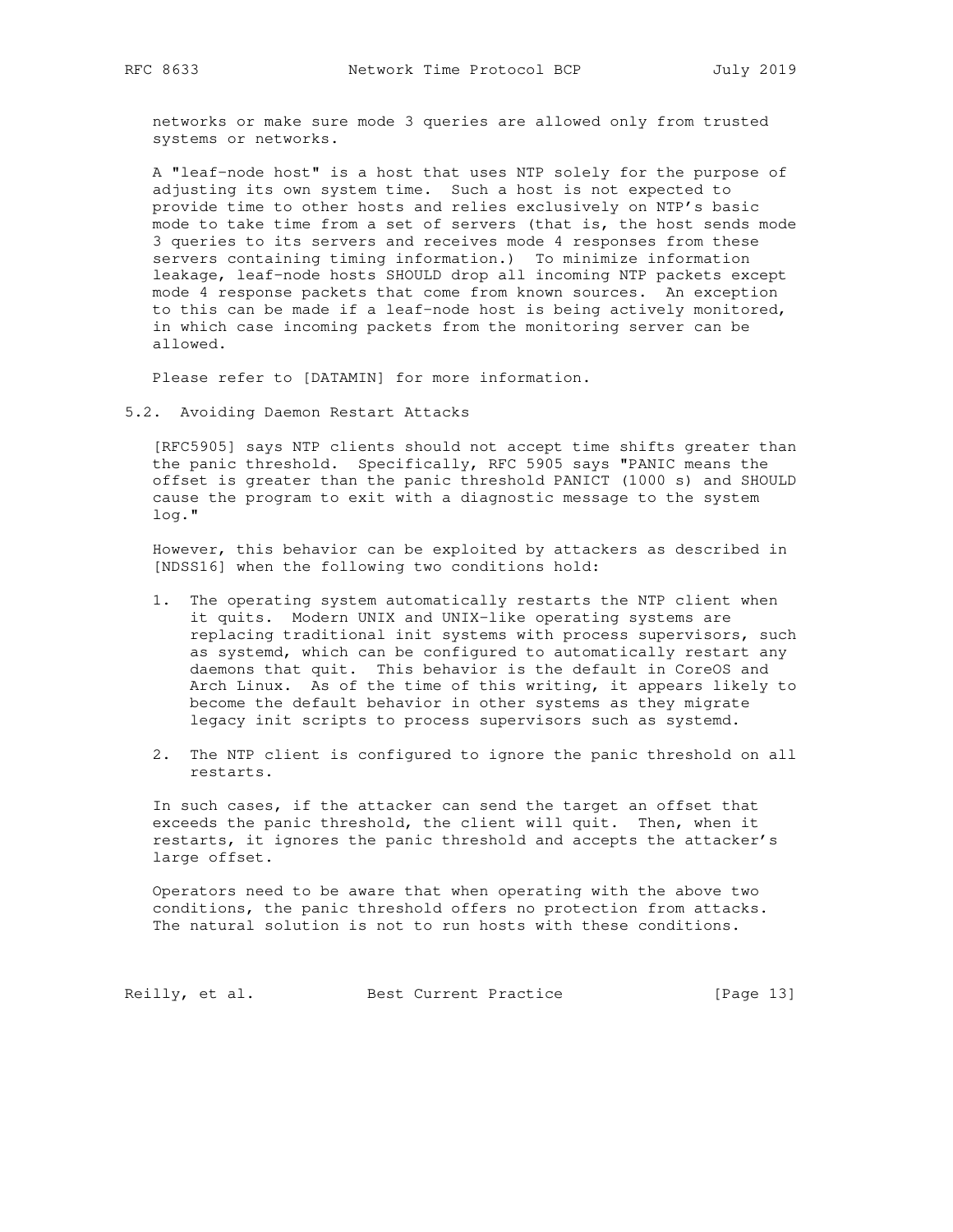Specifically, operators SHOULD NOT ignore the panic threshold in all cold-start situations unless sufficient oversight and checking is in place to make sure that this type of attack cannot happen.

 As an alternative, the following steps MAY be taken by operators to mitigate the risk of attack:

- o Monitor the NTP system log to detect when the NTP daemon quit due to a panic event, as this could be a sign of an attack.
- o Request manual intervention when a timestep larger than the panic threshold is detected.
- o Configure the ntp client to only ignore the panic threshold in a cold-start situation.
- o Increase the minimum number of servers required before the NTP client adjusts the system clock. This will make the NTP client wait until enough trusted sources of time agree before declaring the time to be correct.

 In addition, the following steps SHOULD be taken by those who implement the NTP protocol:

- o Prevent the NTP daemon from taking time steps that set the clock to a time earlier than the compile date of the NTP daemon.
- o Prevent the NTP daemon from putting 'INIT' in the reference ID of its NTP packets upon initializing. This will make it more difficult for attackers to know when the daemon reboots.
- 5.3. Detection of Attacks through Monitoring

 Operators SHOULD monitor their NTP instances to detect attacks. Many known attacks on NTP have particular signatures. Common attack signatures include:

- 1. Bogus packets A packet whose origin timestamp does not match the value that is expected by the client.
- 2. Zero origin packet A packet with an origin timestamp set to zero [CVE-2015-8138].
- 3. A packet with an invalid cryptographic MAC.

 The observation of many such packets could indicate that the client is under attack.

Reilly, et al. Best Current Practice [Page 14]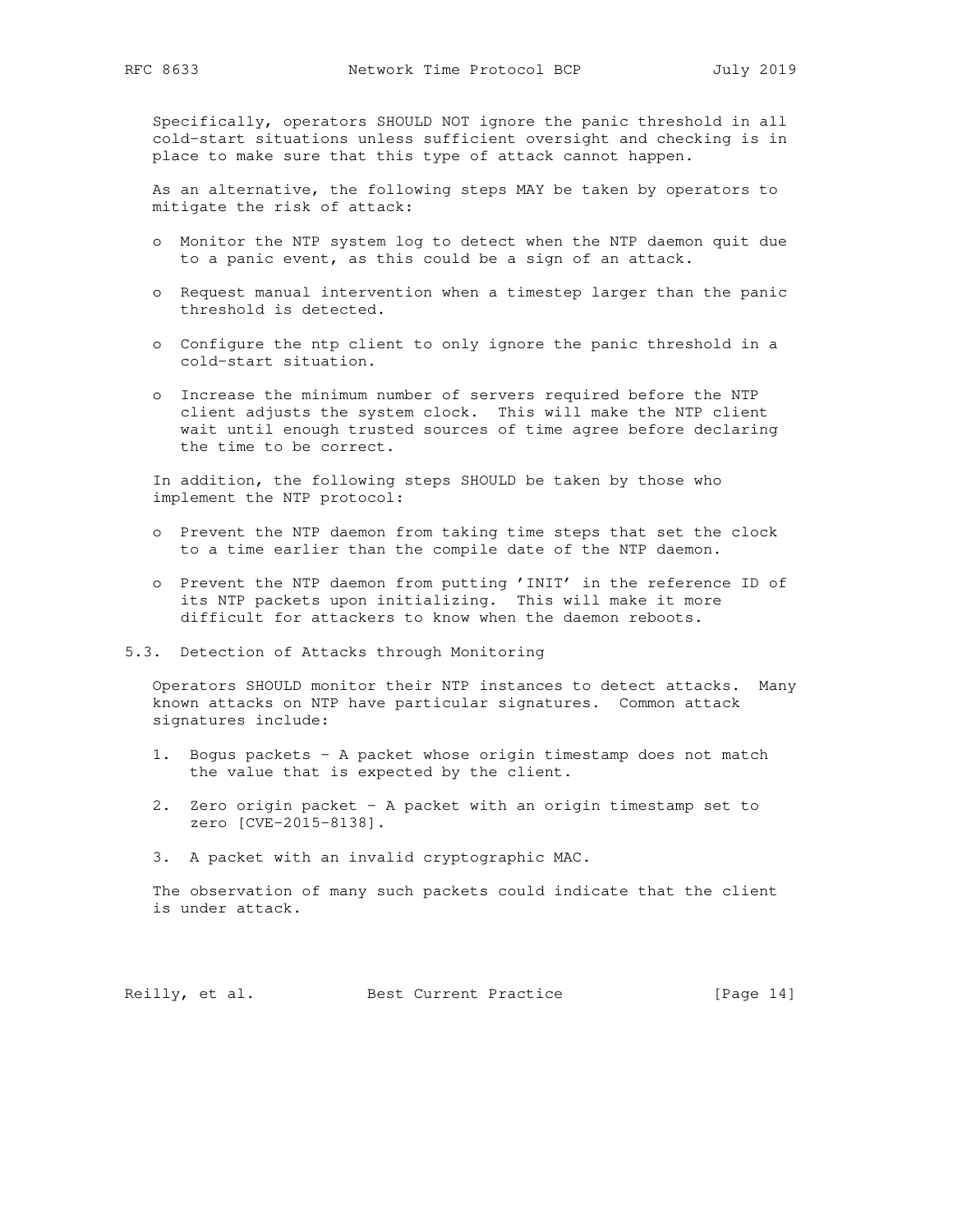# 5.4. Kiss-o'-Death Packets

 The "Kiss-o'-Death" (KoD) packet includes a rate-management mechanism where a server can tell a misbehaving client to reduce its query rate. KoD packets in general (and the RATE packet in particular) are defined in Section 7.4 of [RFC5905]. It is RECOMMENDED that all NTP devices respect these packets and back off when asked to do so by a server. This is even more important for an embedded device, which may not have an exposed control interface for NTP.

 That said, a client MUST only accept a KoD packet if it has a valid origin timestamp. Once a RATE packet is accepted, the client should increase its poll interval value (thus decreasing its polling rate) to a reasonable maximum. This maximum can vary by implementation but should not exceed a poll interval value of 13 (two hours). The mechanism to determine how much to increase the poll interval value is undefined in [RFC5905]. If the client uses the poll interval value sent by the server in the RATE packet, it MUST NOT simply accept any value. Using large interval values may create a vector for a denial-of-service attack that causes the client to stop querying its server [NDSS16].

 The KoD rate-management mechanism relies on clients behaving properly in order to be effective. Some clients ignore the RATE packet entirely, and other poorly implemented clients might unintentionally increase their poll rate and simulate a denial-of-service attack. Server administrators are advised to be prepared for this and take measures outside of the NTP protocol to drop packets from misbehaving clients when these clients are detected.

 Kiss-o'-Death (KoD) packets can be used in denial-of-service attacks. Thus, the observation of even just one RATE packet with a high poll value could be sign that the client is under attack. And KoD packets are commonly accepted even when not cryptographically authenticated, which increases the risk of denial-of-service attacks.

## 5.5. Broadcast Mode Only on Trusted Networks

 Per [RFC5905], NTP's broadcast mode is authenticated using symmetric key cryptography. The broadcast server and all its broadcast clients share a symmetric cryptographic key, and the broadcast server uses this key to append a MAC to the broadcast packets it sends.

 Importantly, all broadcast clients that listen to this server have to know the cryptographic key. This means that any client can use this key to send valid broadcast messages that look like they come from the broadcast server. Thus, a rogue broadcast client can use its knowledge of this key to attack the other broadcast clients.

Reilly, et al. Best Current Practice [Page 15]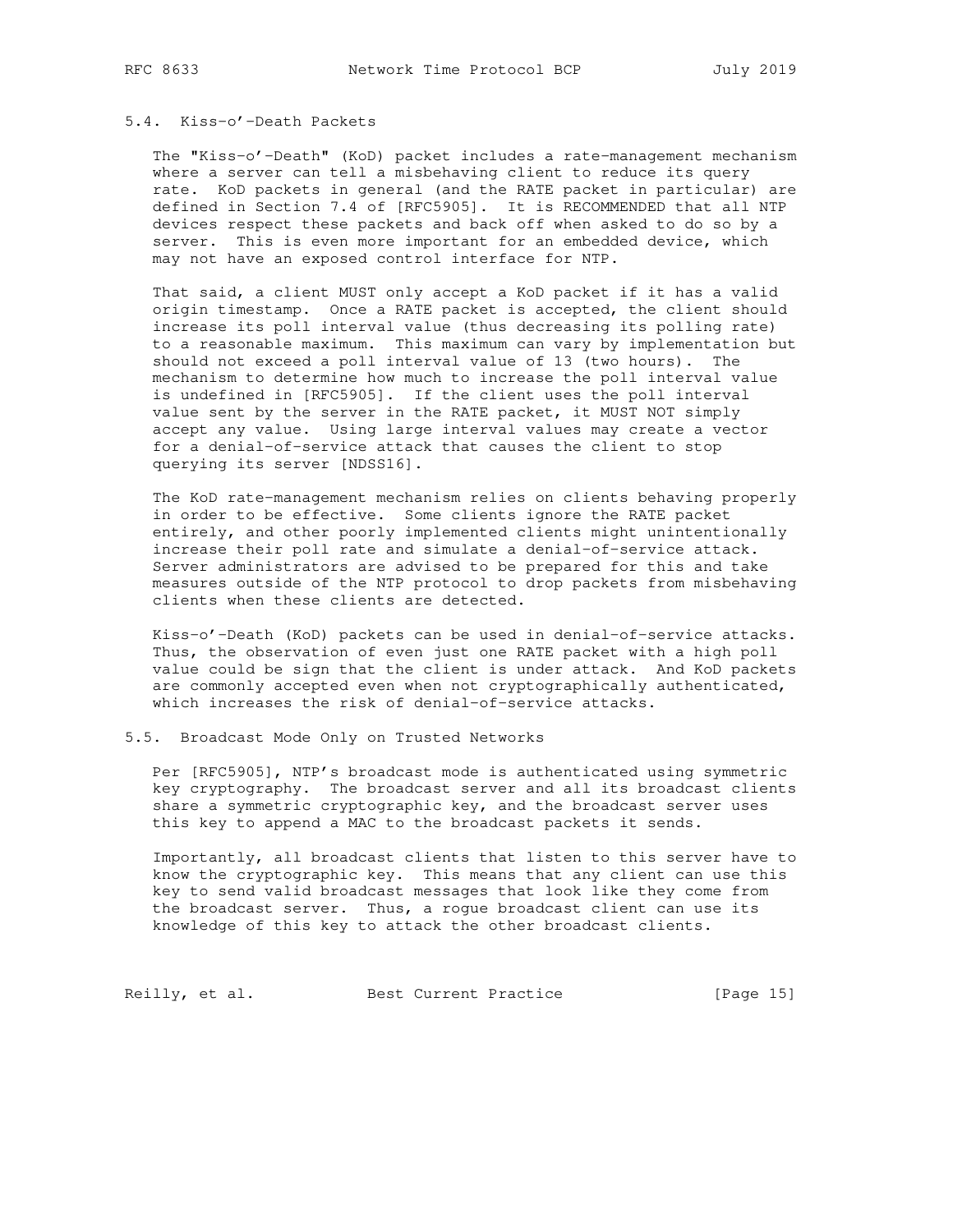For this reason, an NTP broadcast server and all its clients have to trust each other. Broadcast mode SHOULD only be run from within a trusted network.

5.6. Symmetric Mode Only with Trusted Peers

 In symmetric mode, two peers, Alice and Bob, can both push and pull synchronization to and from each other using either ephemeral symmetric passive (mode 2) or persistent symmetric active (NTP mode 1) packets. The persistent association is preconfigured and initiated at the active peer but is not preconfigured at the passive peer (Bob). Upon receipt of a mode 1 NTP packet from Alice, Bob mobilizes a new ephemeral association if he does not have one already. This is a security risk for Bob because an arbitrary attacker can attempt to change Bob's time by asking Bob to become its symmetric passive peer.

 For this reason, a host SHOULD only allow symmetric passive associations to be established with trusted peers. Specifically, a host SHOULD require each of its symmetric passive associations to be cryptographically authenticated. Each symmetric passive association SHOULD be authenticated under a different cryptographic key.

6. NTP in Embedded Devices

 As computing becomes more ubiquitous, there will be many small embedded devices that require accurate time. These devices may not have a persistent battery-backed clock, so using NTP to set the correct time on power-up may be critical for proper operation. These devices may not have a traditional user interface, but if they connect to the Internet, they will be subject to the same security threats as traditional deployments.

#### 6.1. Updating Embedded Devices

 Vendors of embedded devices are advised to pay attention to the current state of protocol security issues and bugs in their chosen implementation because their customers don't have the ability to update their NTP implementation on their own. Those devices may have a single firmware upgrade, provided by the manufacturer, that updates all capabilities at once. This means that the vendor assumes the responsibility of making sure their devices have an up-to-date and secure NTP implementation.

 Vendors of embedded devices SHOULD include the ability to update the list of NTP servers used by the device.

Reilly, et al. Best Current Practice [Page 16]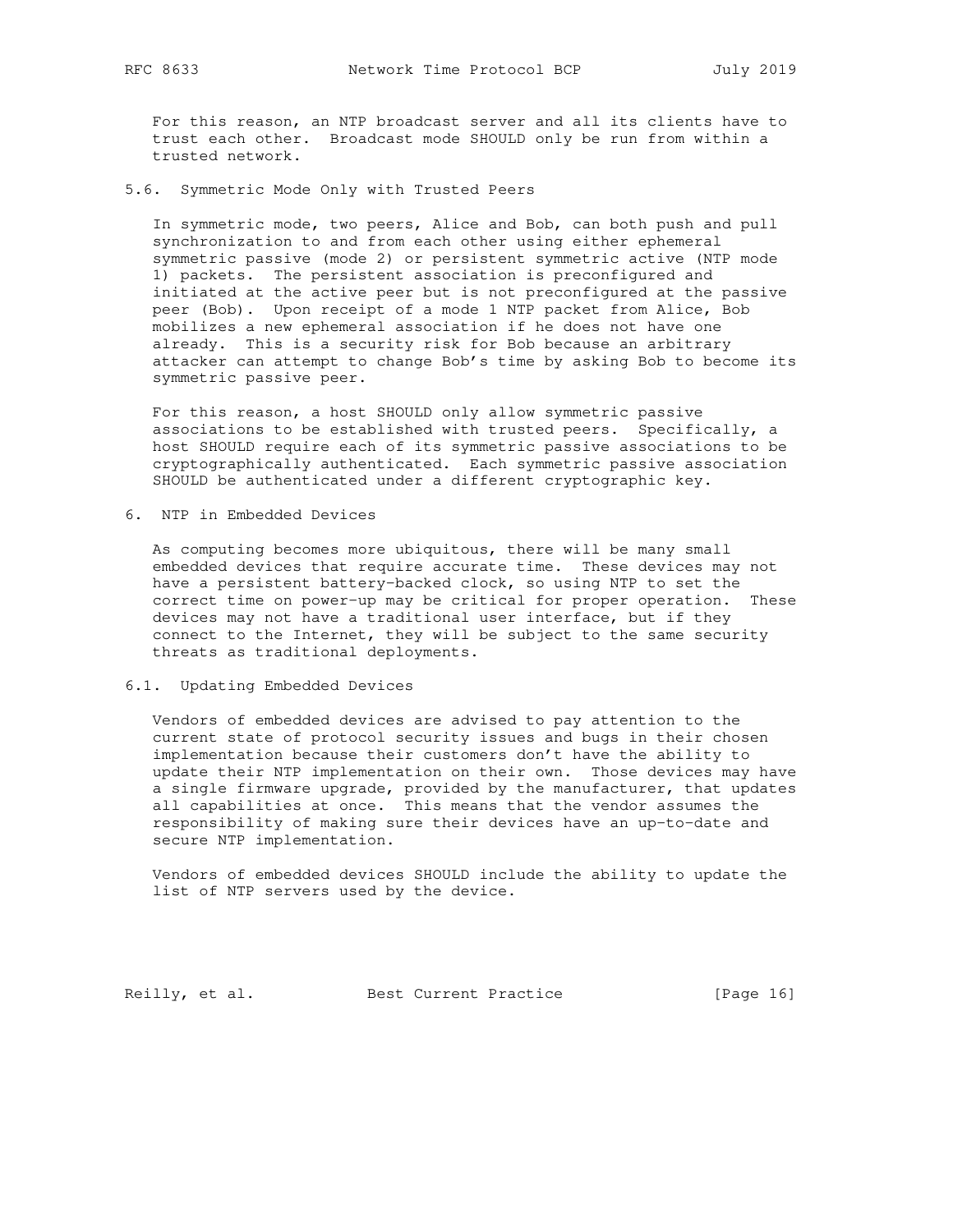There is a catalog of NTP server abuse incidents, some of which involve embedded devices, on the Wikipedia page for NTP Server Misuse and Abuse [MISUSE].

6.2. Server Configuration

 Vendors of embedded devices with preconfigured NTP servers need to carefully consider which servers to use. There are several public facing NTP servers available, but they may not be prepared to service requests from thousands of new devices on the Internet. Vendors MUST only preconfigure NTP servers that they have permission to use.

 Vendors are encouraged to invest resources into providing their own time servers for their devices to connect to. This may be done through the NTP Pool Project, as documented in Section 3.6.

 Vendors should read [RFC4085], which advises against embedding globally routable IP addresses in products and offers several better alternatives.

7. NTP over Anycast

 Anycast is described in BCP 126 [RFC4786] (see also [RFC7094]). With anycast, a single IP address is assigned to multiple servers, and routers direct packets to the closest active server.

 Anycast is often used for Internet services at known IP addresses, such as DNS. Anycast can also be used in large organizations to simplify the configuration of many NTP clients. Each client can be configured with the same NTP server IP address, and a pool of anycast servers can be deployed to service those requests. New servers can be added to or taken from the pool, and other than a temporary loss of service while a server is taken down, these additions can be transparent to the clients.

 Note well that using a single anycast address for NTP presents its own potential issues. It means each client will likely use a single time server source. A key element of a robust NTP deployment is each client using multiple sources of time. With multiple time sources, a client will analyze the various time sources, select good ones, and disregard poor ones. If a single anycast address is used, this analysis will not happen. This can be mitigated by creating multiple, separate anycast pools so clients can have multiple sources of time while still gaining the configuration benefits of the anycast pools.

Reilly, et al. Best Current Practice [Page 17]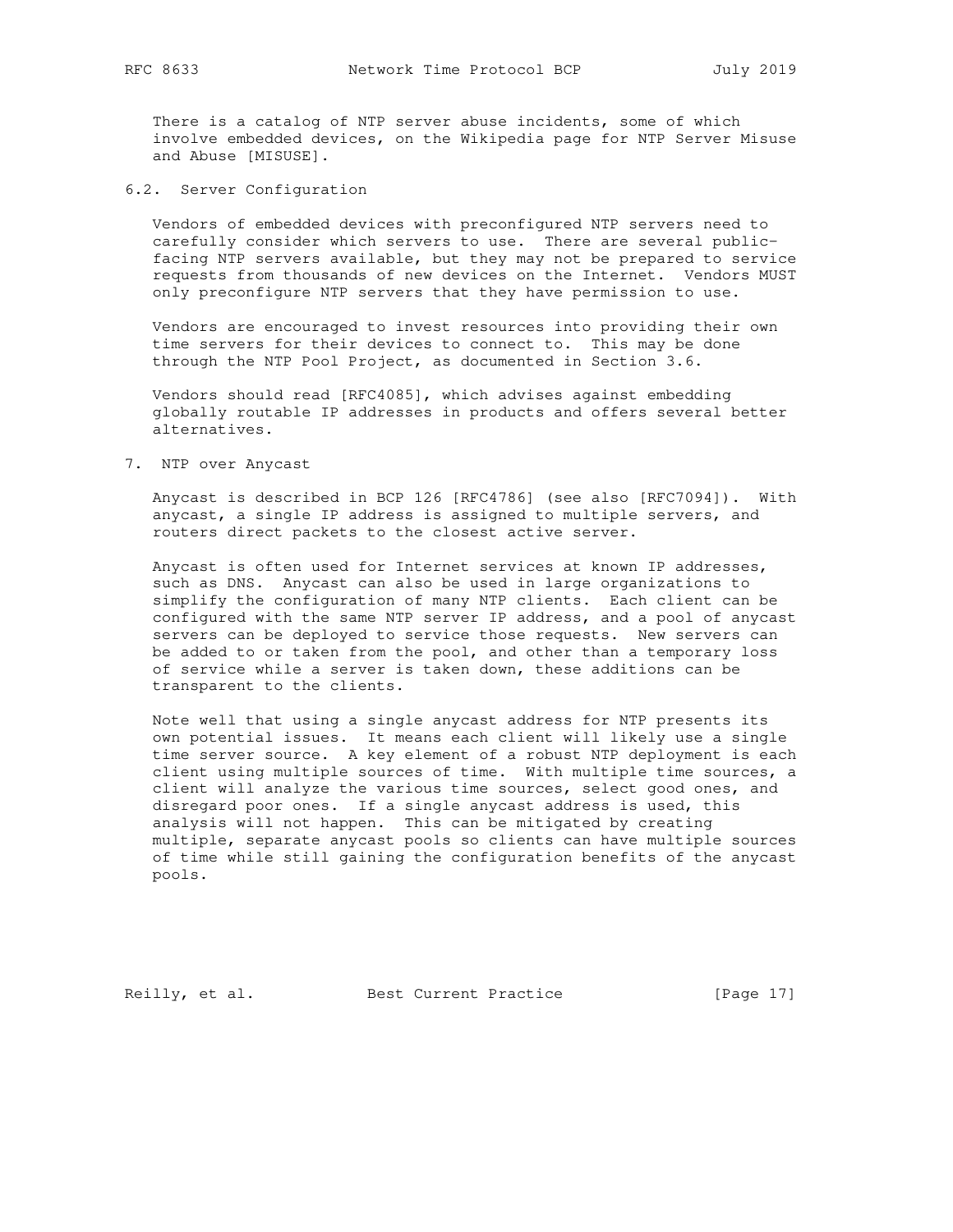If clients are connected to an NTP server via anycast, the client does not know which particular server they are connected to. As anycast servers enter and leave the network or the network topology changes, the server to which a particular client is connected may change. This may cause a small shift in time from the perspective of the client when the server to which it is connected changes. Extreme cases where the network topology changes rapidly could cause the server seen by a client to rapidly change as well, which can lead to larger time inaccuracies. It is RECOMMENDED that network operators only deploy anycast NTP in environments where operators know these small shifts can be tolerated by the applications running on the clients being synchronized in this manner.

 Configuration of an anycast interface is independent of NTP. Clients will always connect to the closest server, even if that server is having NTP issues. It is RECOMMENDED that anycast NTP implementations have an independent method of monitoring the performance of NTP on a server. If the server is not performing to specification, it should remove itself from the anycast network. It is also RECOMMENDED that each anycast NTP server have an alternative method of access, such as an alternate unicast IP address, so its performance can be checked independently of the anycast routing scheme.

 One useful application in large networks is to use a hybrid unicast/ anycast approach. Stratum 1 NTP servers can be deployed with unicast interfaces at several sites. Each site may have several Stratum 2 servers with two Ethernet interfaces or a single interface that can support multiple addresses. One interface has a unique unicast IP address. The second has an anycast IP interface (with a shared IP address per location). The unicast interfaces can be used to obtain time from the Stratum 1 servers globally (and perhaps peer with the other Stratum 2 servers at their site). Clients at each site can be configured to use the shared anycast address for their site, simplifying their configuration. Keeping the anycast routing restricted on a per-site basis will minimize the disruption at the client if its closest anycast server changes. Each Stratum 2 server can be uniquely identified on their unicast interface to make monitoring easier.

8. IANA Considerations

This document has no IANA actions.

Reilly, et al. Best Current Practice [Page 18]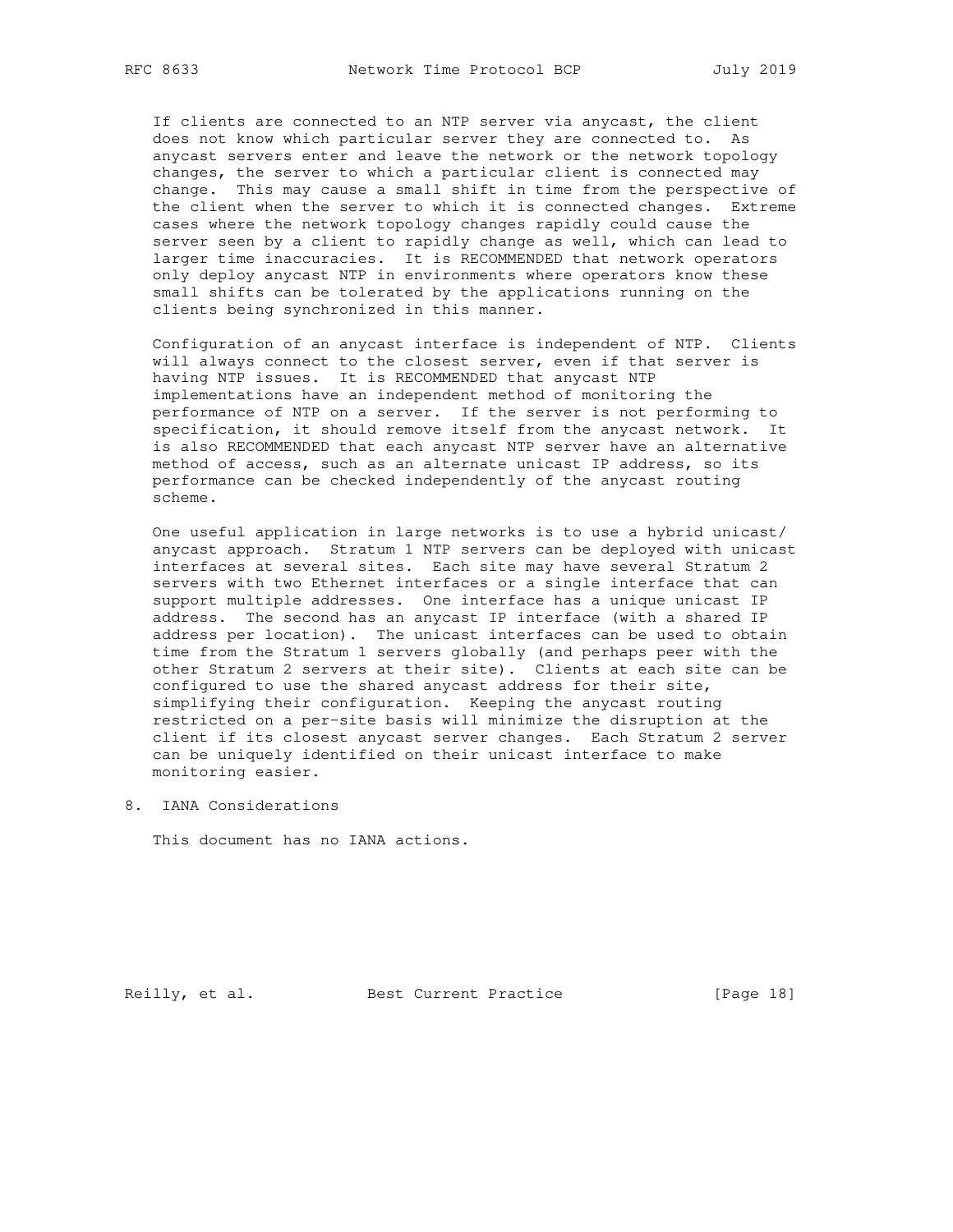## 9. Security Considerations

 Time is a fundamental component of security on the Internet. The absence of a reliable source of current time subverts many common web authentication schemes, e.g., by allowing the use of expired credentials or allowing the replay of messages only intended to be processed once.

 Much of this document directly addresses how to secure NTP servers. In particular, see Section 2, Section 4, and Section 5.

 There are several general threats to time-synchronization protocols, which are discussed in [RFC7384].

 [NTSFORNTP] specifies the Network Time Security (NTS) mechanism and applies it to NTP. Readers are encouraged to check the status of the document and make use of the methods it describes.

## 10. References

#### 10.1. Normative References

- [RFC2119] Bradner, S., "Key words for use in RFCs to Indicate Requirement Levels", BCP 14, RFC 2119, DOI 10.17487/RFC2119, March 1997, <https://www.rfc-editor.org/info/rfc2119>.
- [RFC2827] Ferguson, P. and D. Senie, "Network Ingress Filtering: Defeating Denial of Service Attacks which employ IP Source Address Spoofing", BCP 38, RFC 2827, DOI 10.17487/RFC2827, May 2000, <https://www.rfc-editor.org/info/rfc2827>.
- [RFC4085] Plonka, D., "Embedding Globally-Routable Internet Addresses Considered Harmful", BCP 105, RFC 4085, DOI 10.17487/RFC4085, June 2005, <https://www.rfc-editor.org/info/rfc4085>.
- [RFC4786] Abley, J. and K. Lindqvist, "Operation of Anycast Services", BCP 126, RFC 4786, DOI 10.17487/RFC4786, December 2006, <https://www.rfc-editor.org/info/rfc4786>.
- [RFC5905] Mills, D., Martin, J., Ed., Burbank, J., and W. Kasch, "Network Time Protocol Version 4: Protocol and Algorithms Specification", RFC 5905, DOI 10.17487/RFC5905, June 2010, <https://www.rfc-editor.org/info/rfc5905>.

Reilly, et al. Best Current Practice [Page 19]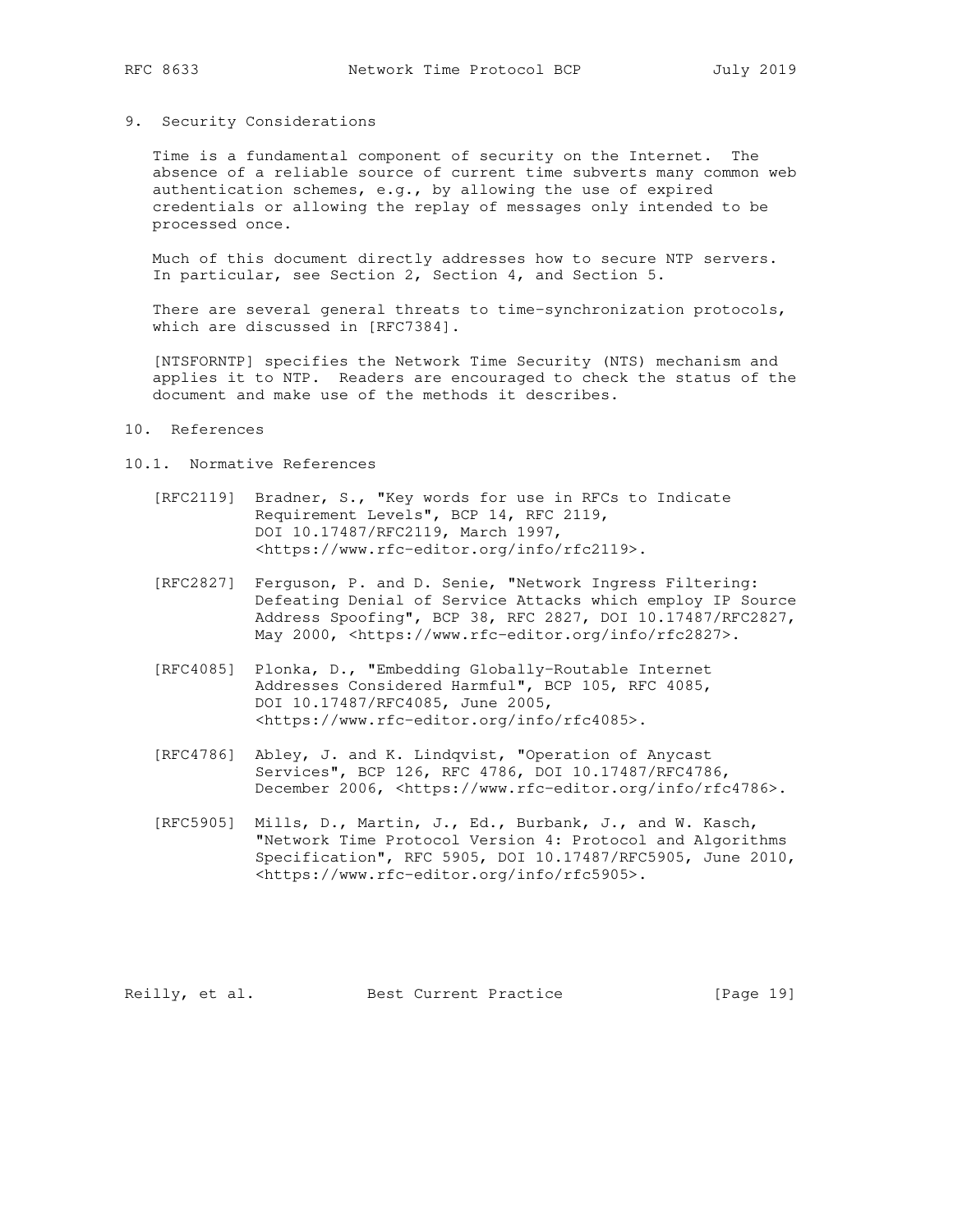- - [RFC8174] Leiba, B., "Ambiguity of Uppercase vs Lowercase in RFC 2119 Key Words", BCP 14, RFC 8174, DOI 10.17487/RFC8174, May 2017, <https://www.rfc-editor.org/info/rfc8174>.
- 10.2. Informative References
	- [AUTOKEY] Roettger, S., "Autokey-Protocol Analysis", August 2011, <https://lists.ntp.org/pipermail/ ntpwg/2011-August/001714.html>.

[BCP38WIKI]

"BCP38.info Wiki", October 2016, <http://www.bcp38.info>.

 [CCR16] Malhotra, A. and S. Goldberg, "Attacking NTP's Authenticated Broadcast Mode", SIGCOMM Computer Communications Review (CCR) Volume 46, Issue 2, DOI 10.1145/2935634.2935637, April 2016.

#### [CONFIGNTP]

 Network Time Foundation, "Configuring NTP", November 2018, <https://support.ntp.org/bin/view/Support/ConfiguringNTP>.

- [CTRLMSG] Haberman, B., Ed., "Control Messages Protocol for Use with Network Time Protocol Version 4", Work in Progress, draft-ietf-ntp-mode-6-cmds-06, September 2018.
- [CVE-2015-8138]

 Van Gundy, M. and J. Gardner, "Network Time Protocol Origin Timestamp Check Impersonation Vulnerability", January 2016, <https://www.talosintel.com/reports/TALOS-2016-0077>.

[CVE-2015-8139]

 Van Gundy, M., "Network Time Protocol ntpq and ntpdc Origin Timestamp Disclosure Vulnerability", January 2016, <https://www.talosintel.com/reports/TALOS-2016-0078>.

#### [CVE-2016-1548]

 Gardner, J. and M. Lichvar, "Xleave Pivot: NTP Basic Mode to Interleaved", April 2016, <https://blog.talosintel.com/2016/04/ vulnerability-spotlight-further-ntpd\_27.html>.

 [DATAMIN] Franke, D. and A. Malhotra, "NTP Client Data Minimization", Work in Progress, draft-ietf-ntp-data minimization-04, March 2019.

Reilly, et al. Best Current Practice [Page 20]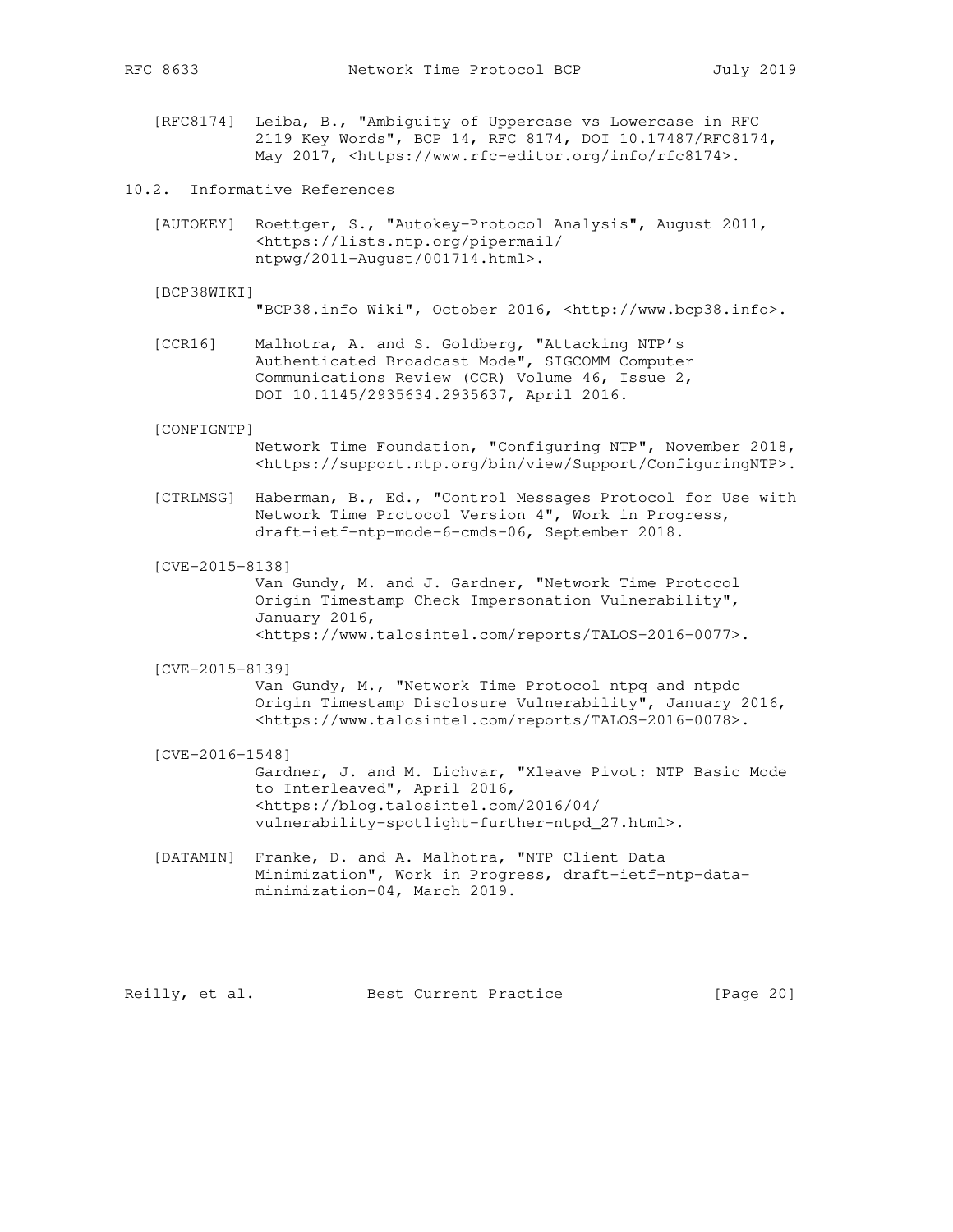- [DDOS] Prince, M., "Technical Details Behind a 400Gbps NTP Amplification DDoS Attack", February 2014, <https://blog.cloudflare.com/technical-details-behind-a- 400gbps-ntp-amplification-ddos-attack>.
- [IERS] IERS, "IERS Bulletins", <https://www.iers.org/IERS/EN/Publications/Bulletins/ bulletins.html>.
- [IMC14] Czyz, J., Kallitsis, M., Gharaibeh, M., Papadopoulos, C., Bailey, M., and M. Karir, "Taming the 800 Pound Gorilla: The Rise and Decline of NTP DDoS Attacks", Proceedings of the 2014 Internet Measurement Conference, DOI 10.1145/2663716.2663717, November 2014.
- [LEAPSEC] Burnicki, M., "Leap Second Smearing", <http://bk1.ntp.org/ ntp-stable/README.leapsmear?PAGE=anno>.

#### [MILLS2006]

- Mills, D., "Computer network time synchronization: the Network Time Protocol", CRC Press, 2006.
- [MISUSE] Wikipedia, "NTP Server Misuse and Abuse", May 2019, <https://en.wikipedia.org/w/index.php? title=NTP\_server\_misuse\_and\_abuse&oldid=899024751>.
- [NDSS14] Rossow, C., "Amplification Hell: Revisiting Network Protocols for DDoS Abuse", Network and Distributed System Security (NDSS) Symposium 2014, DOI 10.14722/ndss.2014.23233, February 2014, <https://www.ndss-symposium.org/ndss2014/programme/ amplification-hell-revisiting-network-protocols-ddos abuse/>.
- [NDSS16] Malhotra, A., Cohen, I., Brakke, E., and S. Goldberg, "Attacking the Network Time Protocol", Network and Distributed System Security (NDSS) Symposium 2016, DOI 10.14722/ndss.2016.23090, February 2016, <https://eprint.iacr.org/2015/1020.pdf>.
- [NTPDOWN] Network Time Foundation, "NTP Software Downloads", <http://www.ntp.org/downloads.html>.

[NTSFORNTP]

 Franke, D., Sibold, D., Teichel, K., Dansarie, M., and R. Sundblad, "Network Time Security for the Network Time Protocol", Work in Progress, draft-ietf-ntp-using-nts-for ntp-20, July 2019.

Reilly, et al. Best Current Practice [Page 21]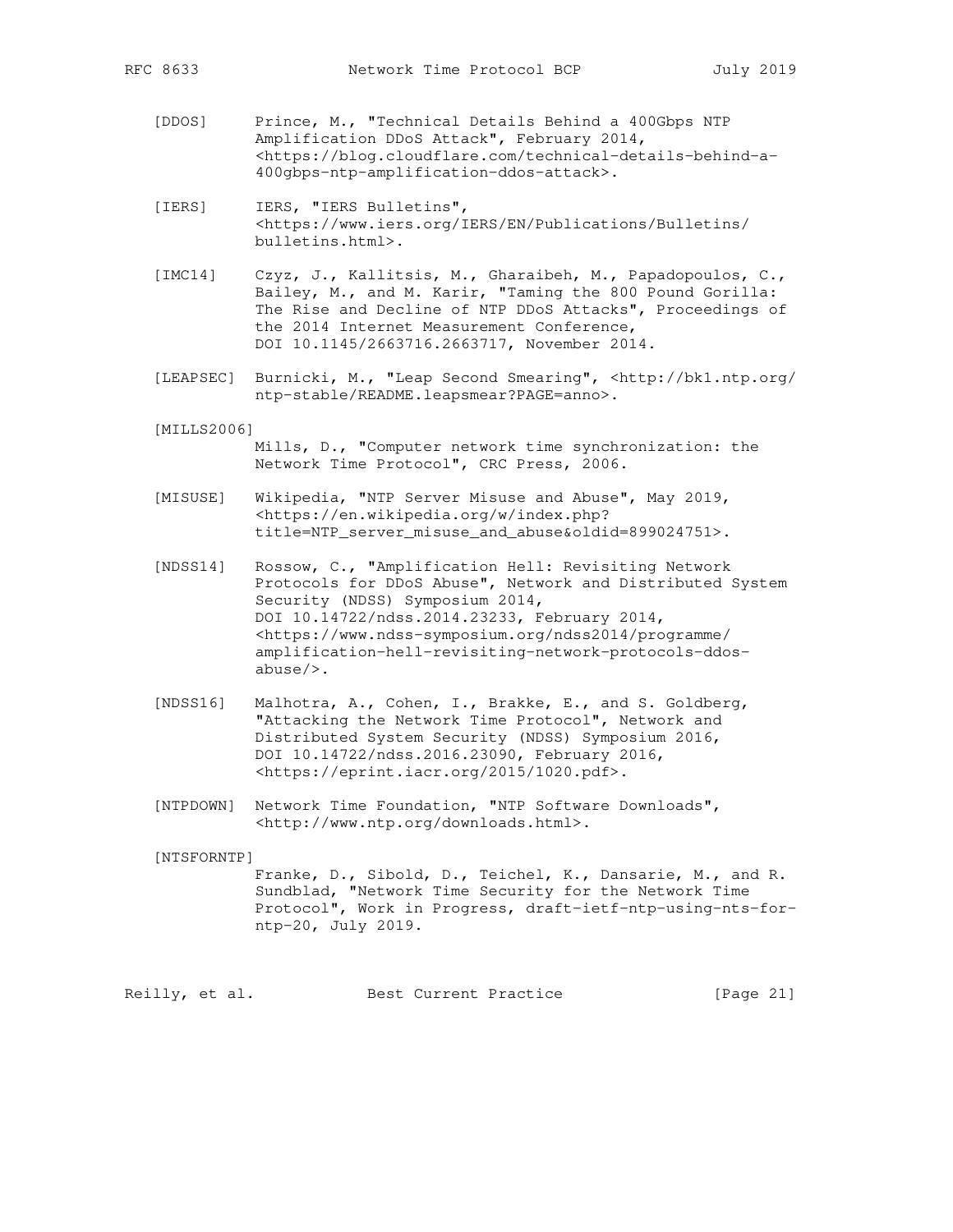[POOLUSE] NTP Pool Project, "Use the Pool", <https://www.pool.ntp.org/en/use.html>.

 [POOLVENDOR] NTP Pool Project, "The NTP Pool for Vendors", <https://www.pool.ntp.org/en/vendors.html>.

 [RFC1305] Mills, D., "Network Time Protocol (Version 3) Specification, Implementation and Analysis", RFC 1305, DOI 10.17487/RFC1305, March 1992, <https://www.rfc-editor.org/info/rfc1305>.

 [RFC5906] Haberman, B., Ed. and D. Mills, "Network Time Protocol Version 4: Autokey Specification", RFC 5906, DOI 10.17487/RFC5906, June 2010, <https://www.rfc-editor.org/info/rfc5906>.

- [RFC6151] Turner, S. and L. Chen, "Updated Security Considerations for the MD5 Message-Digest and the HMAC-MD5 Algorithms", RFC 6151, DOI 10.17487/RFC6151, March 2011, <https://www.rfc-editor.org/info/rfc6151>.
- [RFC7094] McPherson, D., Oran, D., Thaler, D., and E. Osterweil, "Architectural Considerations of IP Anycast", RFC 7094, DOI 10.17487/RFC7094, January 2014, <https://www.rfc-editor.org/info/rfc7094>.
- [RFC7384] Mizrahi, T., "Security Requirements of Time Protocols in Packet Switched Networks", RFC 7384, DOI 10.17487/RFC7384, October 2014, <https://www.rfc-editor.org/info/rfc7384>.
- [RFC8573] Malhotra, A. and S. Goldberg, "Message Authentication Code for the Network Time Protocol", RFC 8573, DOI 10.17487/RFC8573, June 2019, <https://www.rfc-editor.org/info/rfc8573>.
- [SOLAR] Wikipedia, "Solar Time", May 2019, <https://en.wikipedia.org/w/index.php? title=Solar\_time&oldid=896601472#Mean\_solar\_time>.

Reilly, et al. Best Current Practice [Page 22]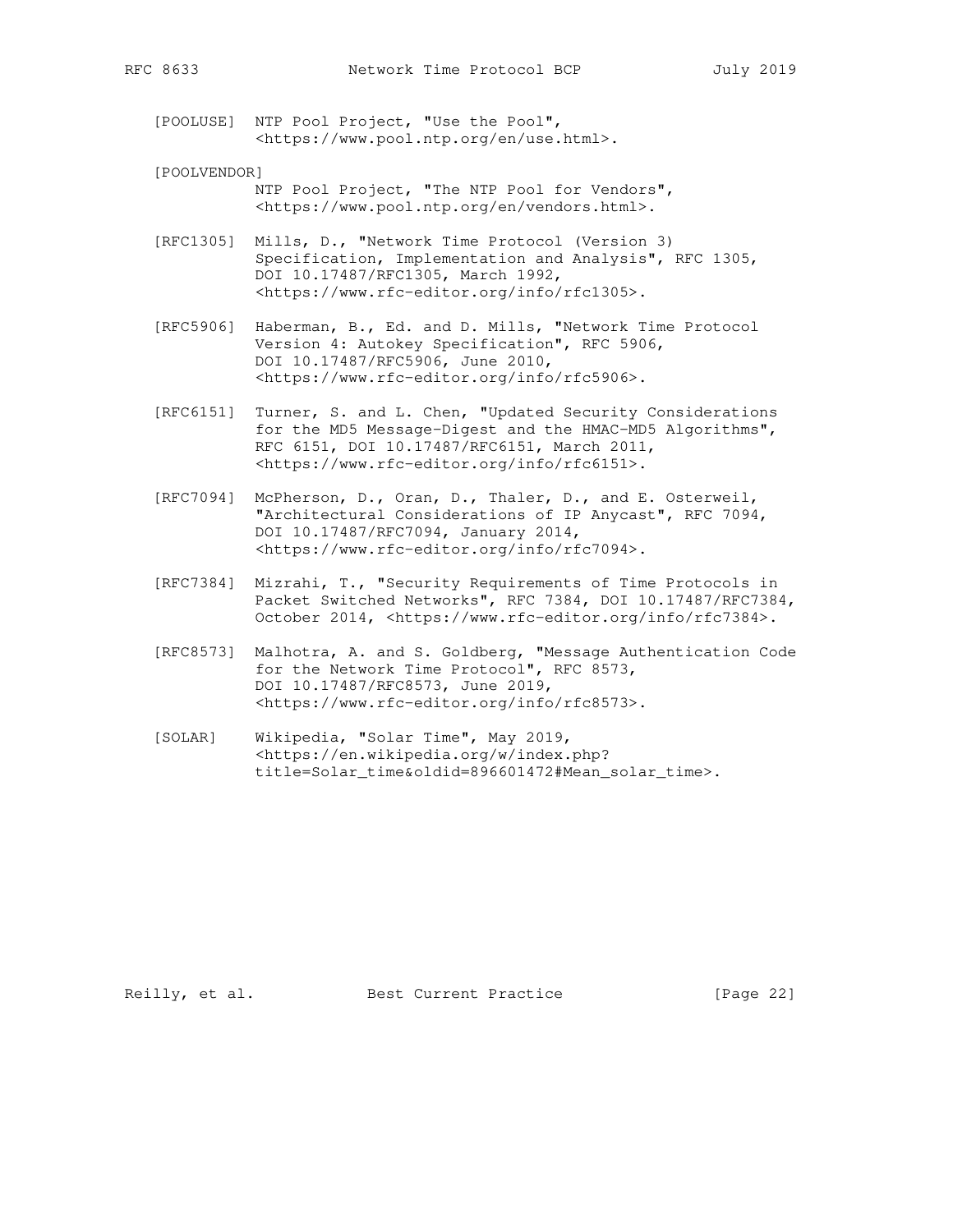Appendix A. Best Practices Specific to the Network Time Foundation Implementation

 The Network Time Foundation (NTF) provides a widely used implementation of NTP, known as ntpd [NTPDOWN]. It is an evolution of the first NTP implementations developed by David Mills at the University of Delaware. This appendix contains additional recommendations specific to this implementation that are valid at the time of this writing.

A.1. Use Enough Time Sources

 In addition to the recommendation given in Section 3.2, the ntpd implementation provides the 'pool' directive. Starting with ntp- 4.2.6, using this directive in the ntp.conf file will spin up enough associations to provide robust time service and will disconnect poor servers and add in new servers as needed. The 'minclock' and 'maxclock' options of the 'tos' command may be used to override the default values of how many servers are discovered through the 'pool' directive.

A.2. NTP Control and Facility Messages

 In addition to NTP control messages, the ntpd implementation also offers the Mode 7 commands for monitoring and configuration.

 If Mode 7 has been explicitly enabled to be used for more than basic monitoring, it should be limited to authenticated sessions that provide a 'requestkey'.

 As mentioned above, there are two general ways to use Mode 6 and Mode 7 requests. One way is to query ntpd for information, and this mode can be disabled with:

restrict ... noquery

 The second way to use Mode 6 and Mode 7 requests is to modify ntpd's behavior. Modification of ntpd's configuration requires an authenticated session by default. If no authentication keys have been specified, no modifications can be made. For additional protection, the ability to perform these modifications can be controlled with:

restrict ... nomodify

Reilly, et al. Best Current Practice [Page 23]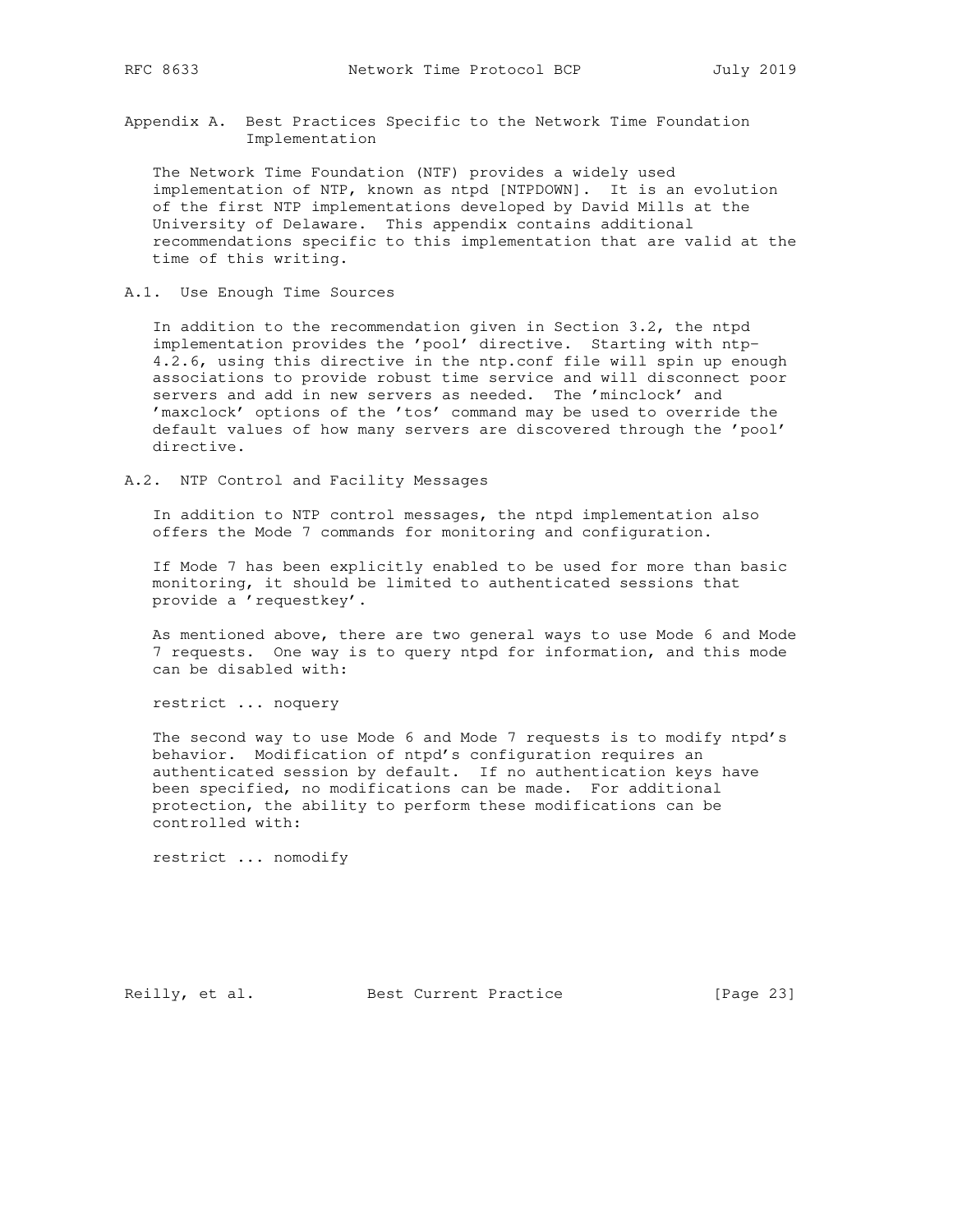Users can prevent their NTP servers from considering query/ configuration traffic by default by adding the following to their ntp.conf file:

restrict default -4 nomodify notrap nopeer noquery

restrict default -6 nomodify notrap nopeer noquery

restrict source nomodify notrap noquery

### A.3. Monitoring

 The ntpd implementation allows remote monitoring. Access to this service is generally controlled by the "noquery" directive in NTP's configuration file (ntp.conf) via a "restrict" statement. The syntax reads:

restrict address mask address\_mask noquery

 If a system is using broadcast mode and is running ntp-4.2.8p6 or later, use the fourth field of the ntp.keys file to specify the IPs of machines that are allowed to serve time to the group.

A.4. Leap-Second File

 The use of leap-second files requires ntpd 4.2.6 or later. After fetching the leap-second file onto the server, add this line to ntpd.conf to apply and use the file, substituting the proper path:

leapfile "/path/to/leap-file"

There may be a need to restart ntpd to apply this change.

 ntpd servers with a manually configured leap-second file will ignore a leap-second information broadcast from upstream NTP servers until the leap-second file expires. If no valid leap-second file is available, then a leap-second notification from an attached reference clock is always accepted by ntpd.

 If no valid leap-second file is available, a leap-second notification may be accepted from upstream NTP servers. As of ntp-4.2.6, a majority of servers must provide the notification before it is accepted. Before 4.2.6, a leap-second notification would be accepted if a single upstream server of a group of configured servers provided a leap-second notification. This would lead to misbehavior if single NTP servers sent an invalid leap second warning, e.g., due to a faulty GPS receiver in one server, but this behavior was once chosen because in the "early days", there was a greater chance that leap-

Reilly, et al. Best Current Practice [Page 24]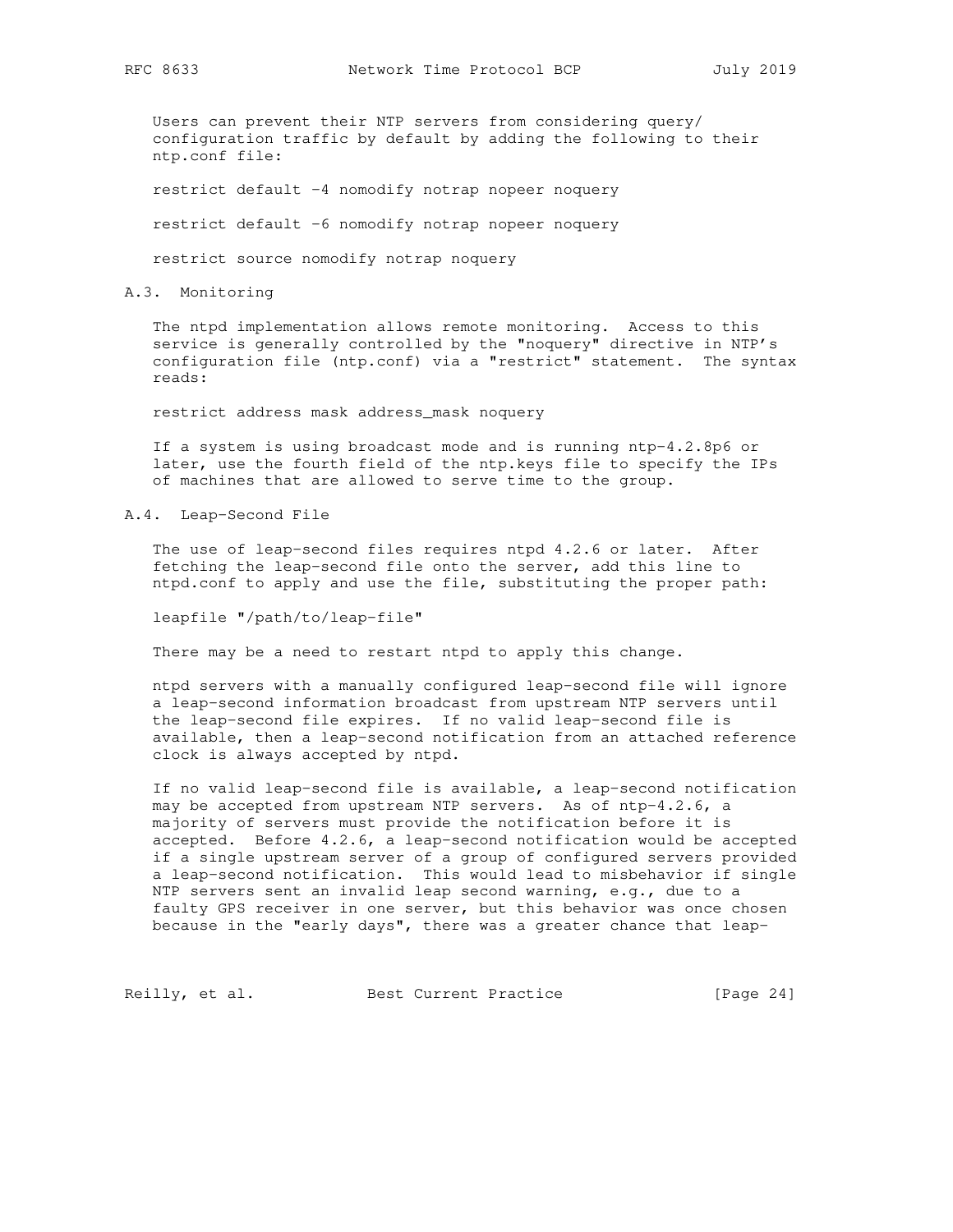second information would be available from a very limited number of sources.

A.5. Leap Smearing

 Leap smearing was introduced in ntpd versions 4.2.8.p3 and 4.3.47 in response to client requests. Support for leap smearing is not configured by default and must be added at compile time. In addition, no leap smearing will occur unless a leap smear interval is specified in ntpd.conf. For more information, refer to [LEAPSEC].

A.6. Configuring ntpd

See [CONFIGNTP] for additional information on configuring ntpd.

A.7. Pre-Shared Keys

 Each communication partner must add the key information to their key file in the form:

keyid type key

 where "keyid" is a number between 1 and 65534, inclusive; "type" is an ASCII character that defines the key format; and "key" is the key itself.

 An ntpd client establishes a protected association by appending the option "key keyid" to the server statement in ntp.conf,

server address key keyid

 substituting the server address in the "address" field and the numerical keyid to use with that server in the "keyid" field.

 A key is deemed trusted when its keyid is added to the list of trusted keys by the "trustedkey" statement in ntp.conf.

trustedkey keyid\_1 keyid\_2 ... keyid\_n

 Starting with ntp-4.2.8p7, the ntp.keys file accepts an optional fourth column, a comma-separated list of IPs that are allowed to serve time. Use this feature. Note, however, that an adversarial client that knows the symmetric broadcast key could still easily spoof its source IP to an IP that is allowed to serve time. This is easy to do because the origin timestamp on broadcast mode packets is not validated by the client. By contrast, client/server and symmetric modes do require origin timestamp validation, making it more difficult to spoof packets [CCR16].

Reilly, et al. Best Current Practice [Page 25]